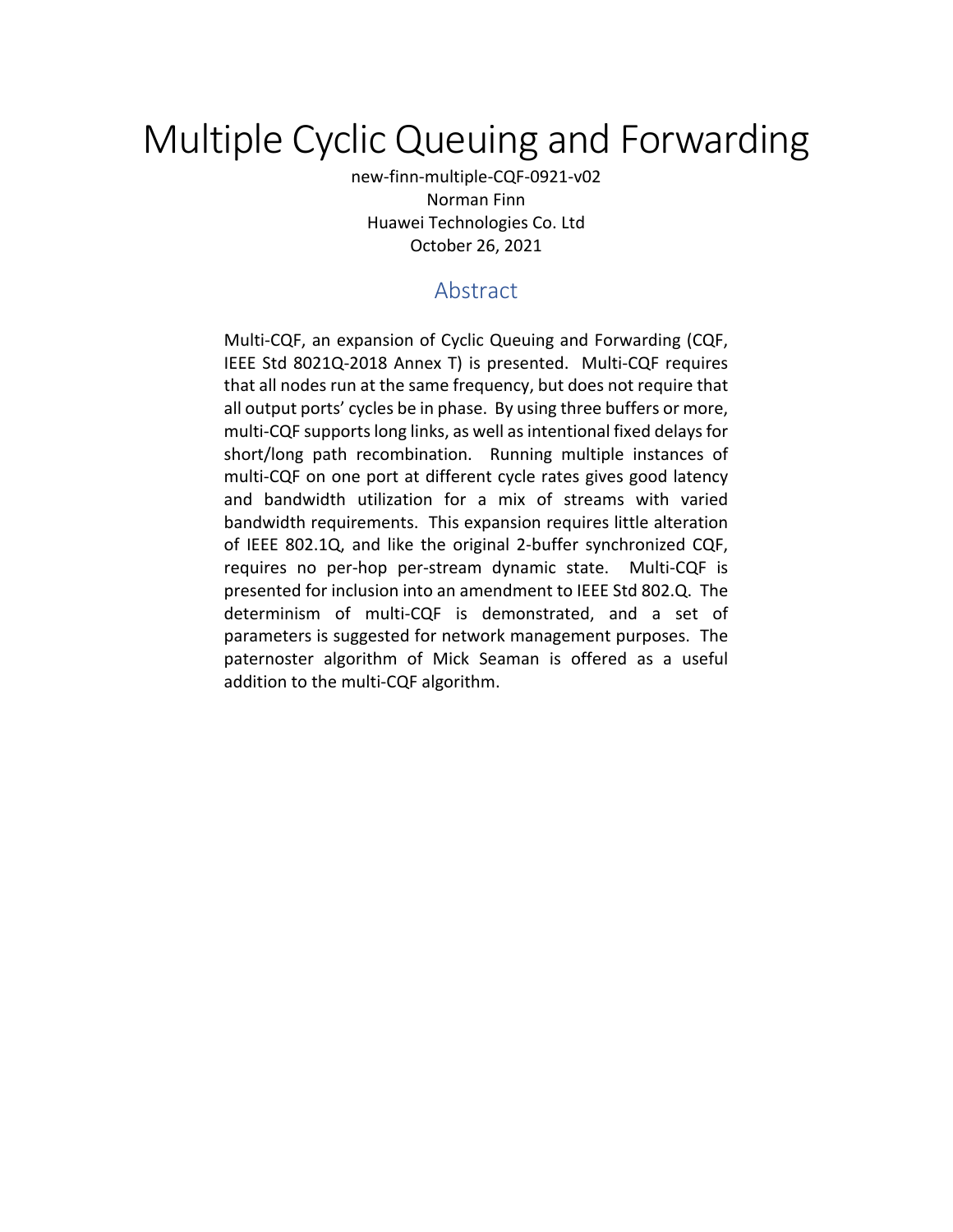|                                               | 1.1   |       |  |  |  |  |  |  |  |  |  |  |  |
|-----------------------------------------------|-------|-------|--|--|--|--|--|--|--|--|--|--|--|
|                                               | 1.2   |       |  |  |  |  |  |  |  |  |  |  |  |
|                                               | 1.3   |       |  |  |  |  |  |  |  |  |  |  |  |
|                                               |       | 1.3.1 |  |  |  |  |  |  |  |  |  |  |  |
|                                               |       | 1.3.2 |  |  |  |  |  |  |  |  |  |  |  |
|                                               | 1.3.3 |       |  |  |  |  |  |  |  |  |  |  |  |
|                                               | 1.4   |       |  |  |  |  |  |  |  |  |  |  |  |
|                                               |       |       |  |  |  |  |  |  |  |  |  |  |  |
|                                               | 2.1   |       |  |  |  |  |  |  |  |  |  |  |  |
|                                               | 2.2   |       |  |  |  |  |  |  |  |  |  |  |  |
|                                               | 2.3   |       |  |  |  |  |  |  |  |  |  |  |  |
|                                               | 2.4   |       |  |  |  |  |  |  |  |  |  |  |  |
|                                               | 2.5   |       |  |  |  |  |  |  |  |  |  |  |  |
|                                               | 2.6   |       |  |  |  |  |  |  |  |  |  |  |  |
|                                               |       |       |  |  |  |  |  |  |  |  |  |  |  |
| $\mathbf{1}$<br>$\overline{2}$<br>3<br>4<br>5 | 3.1   |       |  |  |  |  |  |  |  |  |  |  |  |
|                                               | 3.2   |       |  |  |  |  |  |  |  |  |  |  |  |
|                                               | 3.3   |       |  |  |  |  |  |  |  |  |  |  |  |
|                                               | 3.4   |       |  |  |  |  |  |  |  |  |  |  |  |
|                                               |       |       |  |  |  |  |  |  |  |  |  |  |  |
|                                               | 4.1   |       |  |  |  |  |  |  |  |  |  |  |  |
|                                               | 4.2   |       |  |  |  |  |  |  |  |  |  |  |  |
|                                               | 4.3   |       |  |  |  |  |  |  |  |  |  |  |  |
|                                               |       |       |  |  |  |  |  |  |  |  |  |  |  |
|                                               | 5.1   |       |  |  |  |  |  |  |  |  |  |  |  |
|                                               | 5.2   |       |  |  |  |  |  |  |  |  |  |  |  |
|                                               | 5.3   |       |  |  |  |  |  |  |  |  |  |  |  |
|                                               | 5.4   |       |  |  |  |  |  |  |  |  |  |  |  |
|                                               | 5.5   |       |  |  |  |  |  |  |  |  |  |  |  |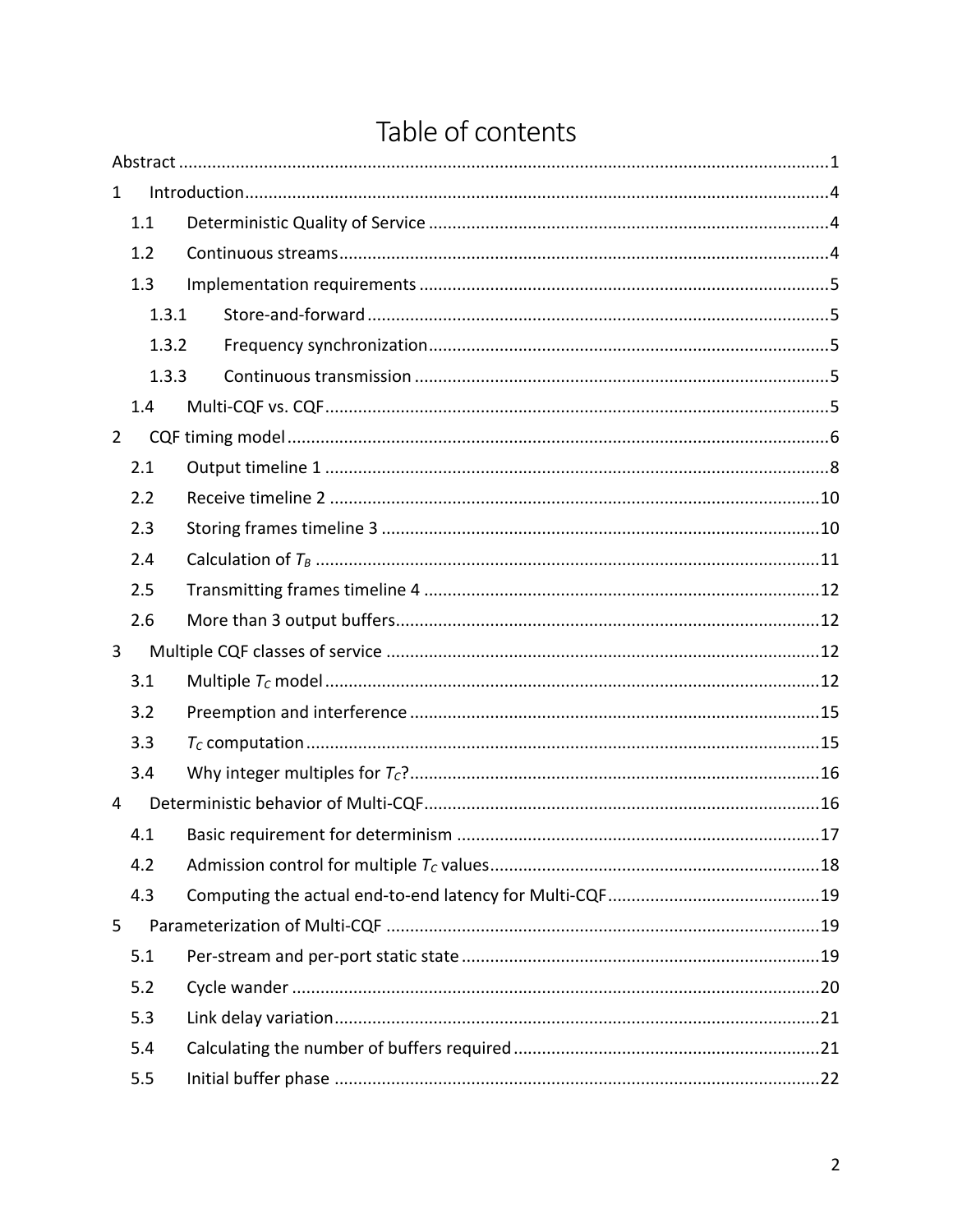|                | 5.6   | Externally-visible Multi-CQF managed objects and protocol items23 |  |  |  |  |  |  |  |
|----------------|-------|-------------------------------------------------------------------|--|--|--|--|--|--|--|
|                | 5.6.1 |                                                                   |  |  |  |  |  |  |  |
|                | 5.6.2 |                                                                   |  |  |  |  |  |  |  |
|                | 5.6.3 |                                                                   |  |  |  |  |  |  |  |
|                | 5.6.4 |                                                                   |  |  |  |  |  |  |  |
| 6              |       |                                                                   |  |  |  |  |  |  |  |
|                | 6.1   |                                                                   |  |  |  |  |  |  |  |
|                | 6.2   |                                                                   |  |  |  |  |  |  |  |
|                | 6.3   |                                                                   |  |  |  |  |  |  |  |
|                | 6.4   |                                                                   |  |  |  |  |  |  |  |
|                | 6.5   |                                                                   |  |  |  |  |  |  |  |
| $\overline{7}$ |       |                                                                   |  |  |  |  |  |  |  |
|                | 7.1   |                                                                   |  |  |  |  |  |  |  |
|                | 7.2   |                                                                   |  |  |  |  |  |  |  |
|                | 7.3   |                                                                   |  |  |  |  |  |  |  |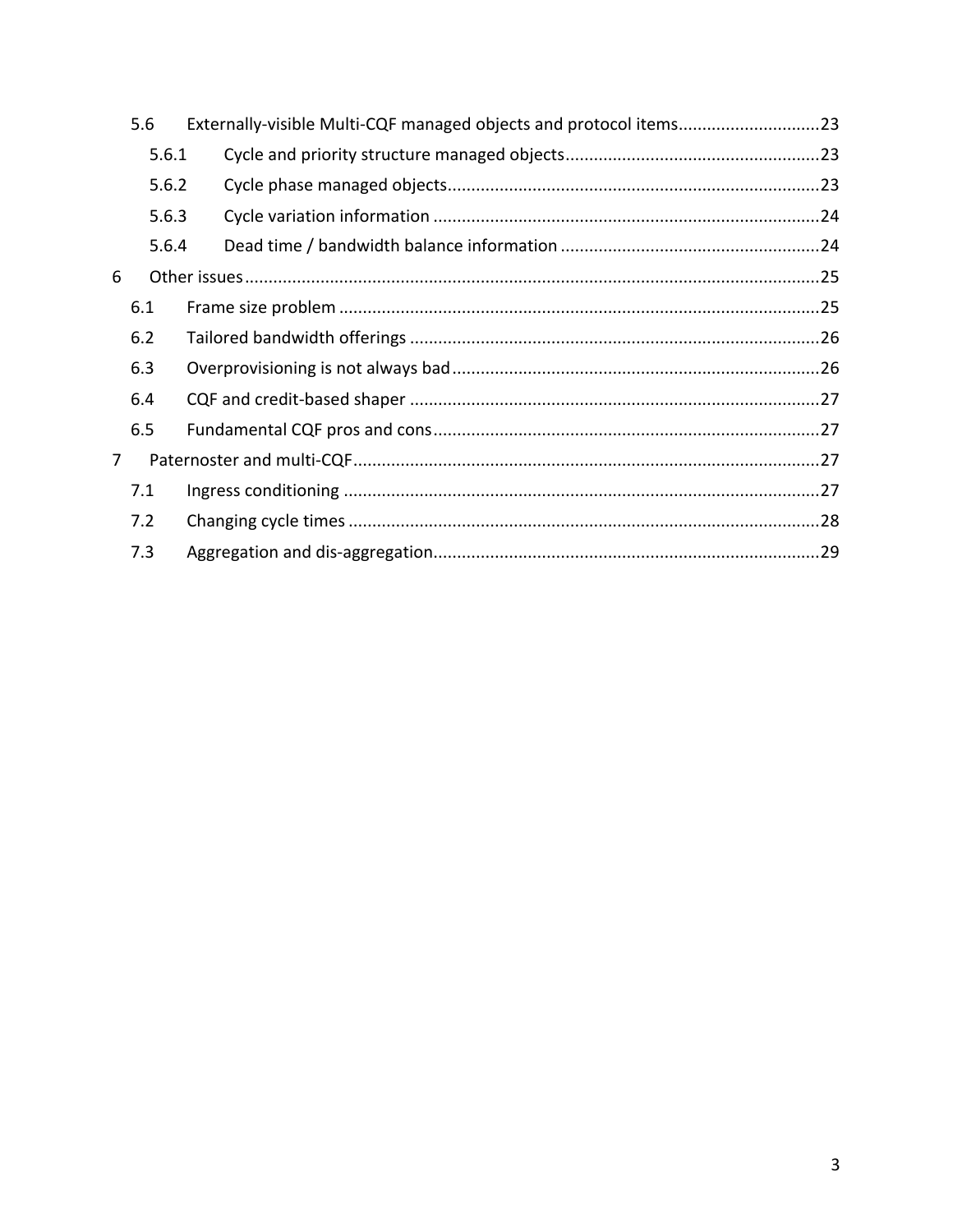# 1 Introduction

*NOTE: This document is a revision of 1-21-0059-00-ICne-multiple-cyclic-queuing-andforwarding.*

The remainder of section 1 defines the domain of interest of this paper. Section 2 provides a detailed timing model for Multiple Cyclic Queuing and Forwarding (based on CQF, IEEE Std 802.1Q-2018 Annex T). It shows how two, three, or more buffers can be used to manage the allocable bandwidth and per-hop delay, and why the systems' CQF cycles do not have to operate in phase. Section 3 shows how multiple instances of CQF can be run on the same output port, with different cycle times, in order to efficiently serve streams with a wide range of bandwidth and latency requirements. Section 4 analyzes the determinism of CQF, and Section 5 suggests a set of control parameters. Section addresses miscellaneous issues related to multi-CQF. Section 7, discusses how Mick Seaman's paternoster algorithm can greatly improve the usefulness of a multi-CQF network.

This paper assumes the reader is reasonably familiar with CQF as described in IEEE Std 802.1Q Annex T. The frame timestamps used in this paper are described in IEEE Std 802.3-2018 clause 90. Preemption, or interspersed express traffic, is described in IEEE Std 802.3-2018 clause 99 and IEEE Std 802.1Q-2018 clause 6.7.2.

### 1.1 Deterministic Quality of Service

TSN (and IETF DetNet) supply a Quality of Service (QoS) to a critical data flow, or "stream". This QoS is:

- a. An absolute upper bound on the end-to-end latency to frames belonging to the stream. (Bounded Latency); and
- b. A guarantee that no frames of the stream will be discarded due to a buffer being full when the frame arrives at an intermediate hop (Zero Congestion Loss).

This QoS, which we will call the Deterministic QoS, is made possible by a promise, made by the source of a stream, to not exceed a contracted bandwidth and maximum frame size. This guarantee allows the network to run a resource reservation procedure that dedicates resources to a particular stream (or sometimes, to a class of similar streams) at every hop through the network, before the first frame of the stream can be transmitted.

### 1.2 Continuous streams

We can divide the streams that can make use of the Deterministic QoS into two classes:

• Continuous streams can be usefully characterized by a maximum frame size, and a maximum bandwidth.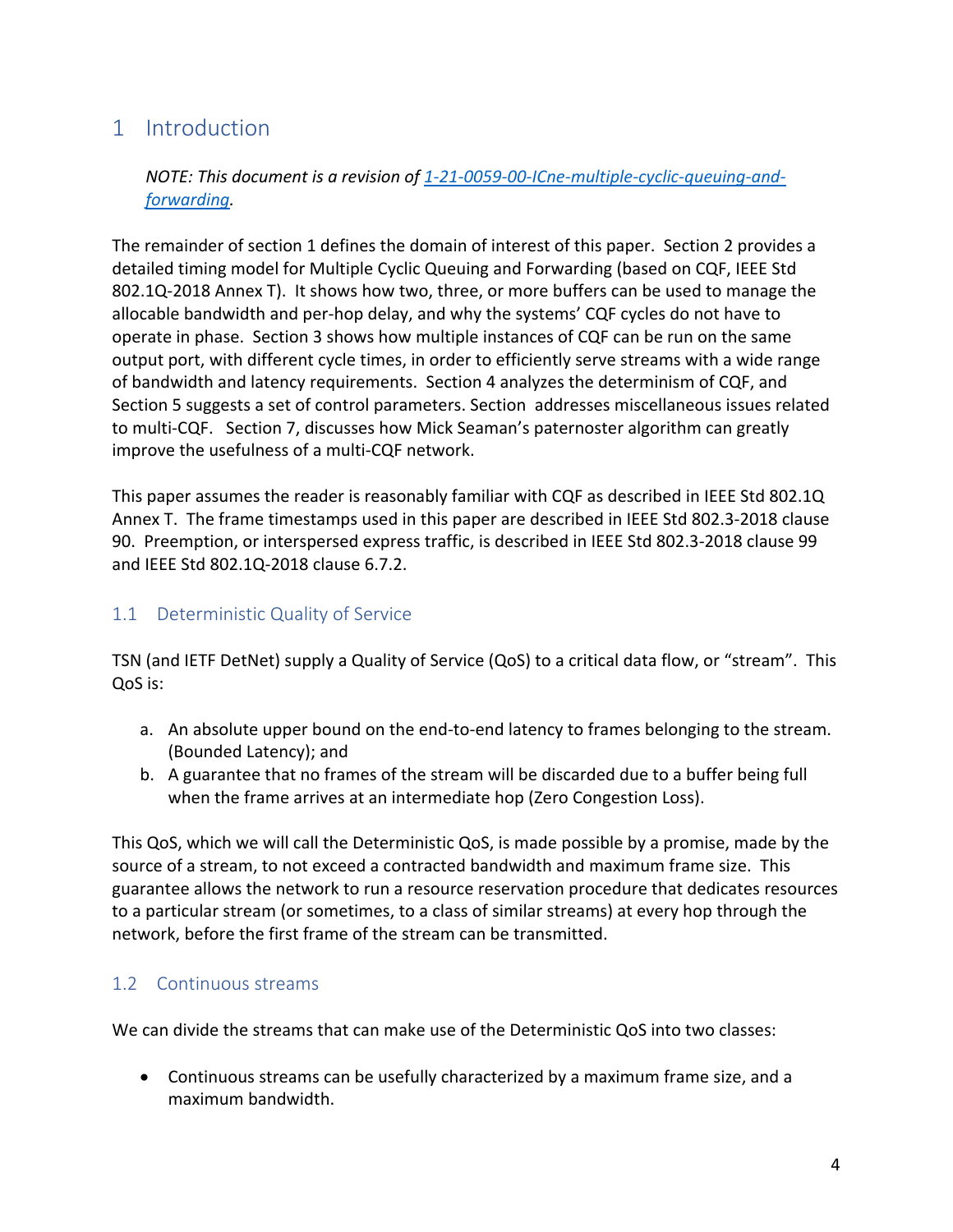• Scheduled streams transmit on a regular, repeating schedule.

Note that these two categories do not encompass all possible data flows. Bursty, irregular flows are (by definition) not streams, in the sense that it is difficult, in the presence of multiple of these flows, to guarantee Deterministic QoS except by overprovisioning and an extensive analysis of worst-case inter-stream interference scenarios.

Scheduled streams can be handled by using IEEE Std 802.1Qbv (now IEEE Std 802.1Q-2018 clause 8.6.8.4, Enhancements for Scheduled Traffic) to schedule traffic class transmission in detail. They are of no interest to this paper. This paper Is concerned only with continuous streams.

### 1.3 Implementation requirements

#### 1.3.1 Store-and-forward

By definition, CQF is a store-and-forward technology; no buffer every has frames both being stored and being transmitted at the same time. So cut-through forwarding is inapplicable to CQF. That does not mean that CQF and cut-through forwarding cannot be used on the same bridge, or even on the same port—only that we do not address the issue, here.

#### 1.3.2 Frequency synchronization

The IEEE Std 802.1Q Annex T CQF assumes that every bridge has a system clock that is synchronized with the other bridges' system clocks in the network, so that configuring a transmission time in one bridge has meaning in another bridge. Multi-CQF does not require synchronization of the system clocks, but does require frequency lock. That is, there is a maximum difference in the elapsed time between two events as measured by two bridges' system clocks, no matter the length of that elapsed time.

### 1.3.3 Continuous transmission

Delivering the deterministic QoS using multi-CQF depends upon a transmitting port being able to select the correct frame to transmit according to strict priority among the CQF priority levels, and initiate all transmissions in that order, without introducing extra inter-frame gap time. Since, with CQF, no buffer has frames both arriving and being transmitting at the same instant, this should pose no insurmountable problems for implementors.

### 1.4 Multi-CQF vs. CQF

The differences between CQF, as defined in Annex T of IEEE Std 802.1Q-2018, and multi-CQF, as defined here, are: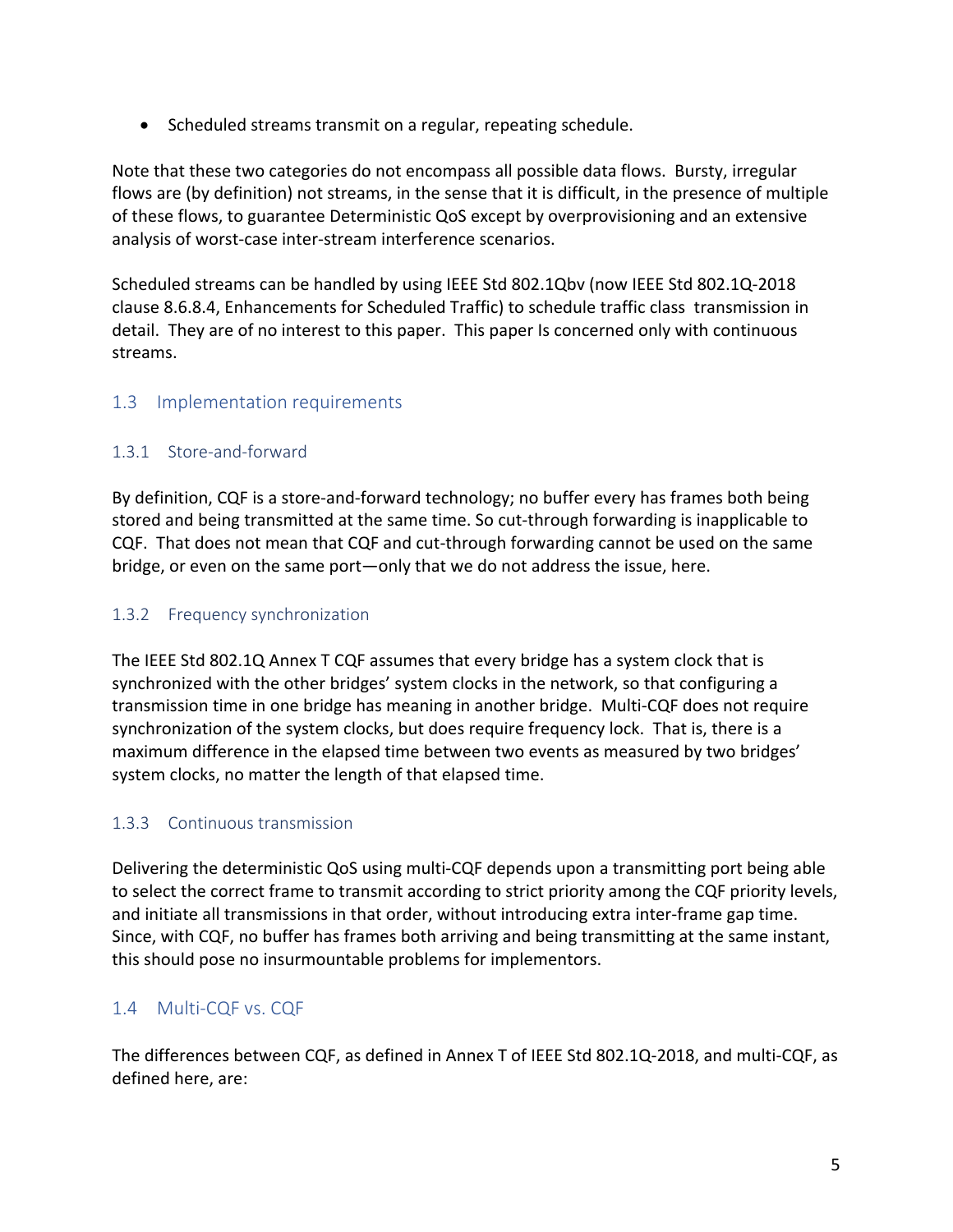a) For a given value of the cycle time  $T_c$  on a given output port, Annex T provides two buffers, each implemented as a separate class of service queue. Scheduled output gates (8.6.8.4 of IEEE Std 802.1Q-2018) are configured to enable the two queues to output alternately, each given time  $T_c$  to drain.

Multi-CQF allows two or more buffers per output port per cycle time. It is not practical to dedicate one class of service queue for each of these buffers; there are only eight available. We assume here that alterations to IEEE Std 802.1Q will be made to enable one class of service queue to provide any number of CQF buffers for a single cycle time (see new-finn-pulsed-queuing-0821-v03).

b) Annex T assumes that one value of  $T_c$  is sufficient for any given output port.

Multi-CQF allows multiple values of  $T_c$ , one for each Multi-CQF class of service. The output cycles are constrained, on any given port, so that an integral, and never a fractional, number of shorter cycles are contained within any given longer cycle. We will assume that one class of service queue serves a single value of *TC*.

c) Annex T uses synchronized time so that every output port in a TSN network switches buffers simultaneously.

Multi-CQF allows each bridge to perform its buffer switching at different times, subject to the above constraint b).

d) Annex T uses the same cycle time and phasing for the input gates as for the output gates. The input gates select which of the two output buffers on a given port stores a received frame.

Multi-CQF runs the same cycle time  $T_c$  for input and output gates, but adjusts the phase of the input gates on a port to match the phase of the frames arriving from the output gates of the bridge transmitting to that receiving port.

# 2 CQF timing model

We have two nodes, A and B. Both are running an instance of Cyclic Queuing and Forwarding on each of multiple ports, more-or-less as described in IEEE Std 802.1Q-2018 Annex T. We will assume that nodes A and B are frequency locked (see 1.4). We do not assume that the output buffers switch in synchrony; they can be out of phase.

After a gate open/close event on a particular port, node A transmits all of the frames in one cyclic buffer towards receiving node B, not necessarily in a single burst. After some gap following the transmission of the last frame in the buffer, another gate open/close event is performed. At this point, it starts transmitting the frames from the next cyclic buffer. The gate open/close events in both nodes happen regularly, with the same period  $T_c$ . At the next hop, node B must be able to assign each received frame to a transmit buffer such that 1) frames that were in the same buffer in node A, and are transmitted on the same port from node B, are placed into the same buffer in node B; and 2) frames in different buffers in node A are placed in different buffers in node B.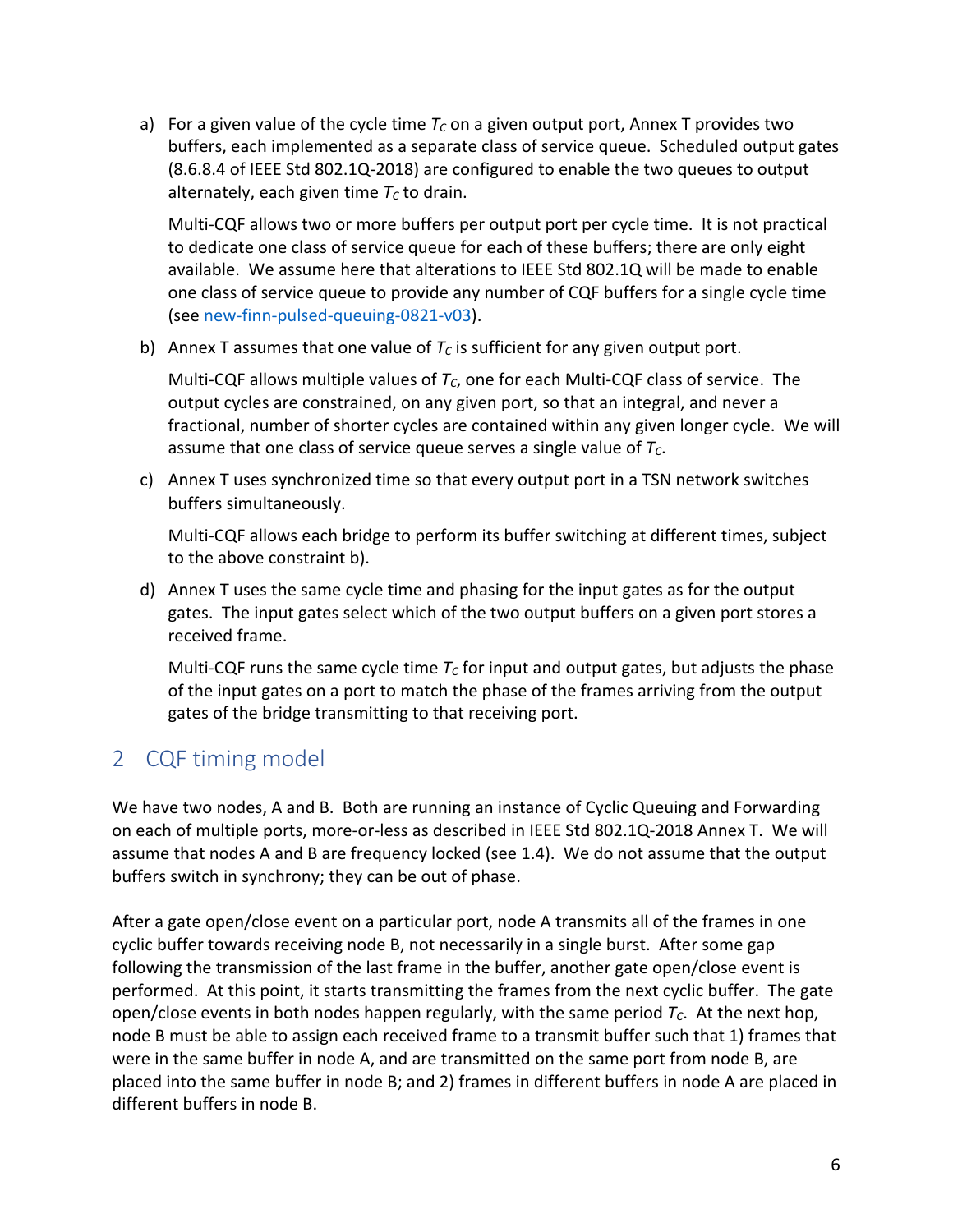Figure 1 shows an example of Cyclic Queuing and Forwarding. Node A and Node B are transmitting at the same frequency, but are offset by  $0.1T_c$ , as shown by timelines 1 and 4. In Figure 1, we use the following notation for time intervals:

- *TC* nominal (intended) period of the buffer-swapping cycle
- *TI* maximum interference from lower-priority queues, one frame or one fragment
- $T_V$  sum of the variation in output delay, link delay, clock accuracy, and timestamp accuracy
- $T_A$  the part of the cycle allocable to (reservable by) streams
- *TP* worst-case time taken by additional bytes if this traffic class is preemptable
- $T_B$  end-of-cycle buffer dead time optionally imposed on node A by node B
- *TW* wait time during which buffer is neither receiving nor transmitting frames
- *TAB* effective phase difference between cycle start times for input from A and output from B

Following the definitions of output gates in IEEE Std 802.1Q-2018, the red ticks in timelines 1 and 4 in Figure 1 represent the earliest possible moment at which the first bit of the destination address of the first frame of the cycle can be transmitted. These ticks are ultimately driven by the system clock. They are the basis for all cyclic buffer transmissions. If Enhancements for Scheduled Traffic (ETS, IEEE Std 802.1Q-2018 8.6.8.4) are used for controlling the output buffers, the ticks are the points in time when the output gate of one queue is closed, and the next queue's gate is opened. These are the points in time as programmed into the managed objects that control ETS. An implementation may need to schedule events in anticipation of the time specified in the managed objects in order to maximize throughput. Note that the preamble of an IEEE 802.3 Ethernet frame can be transmitted before gate open event.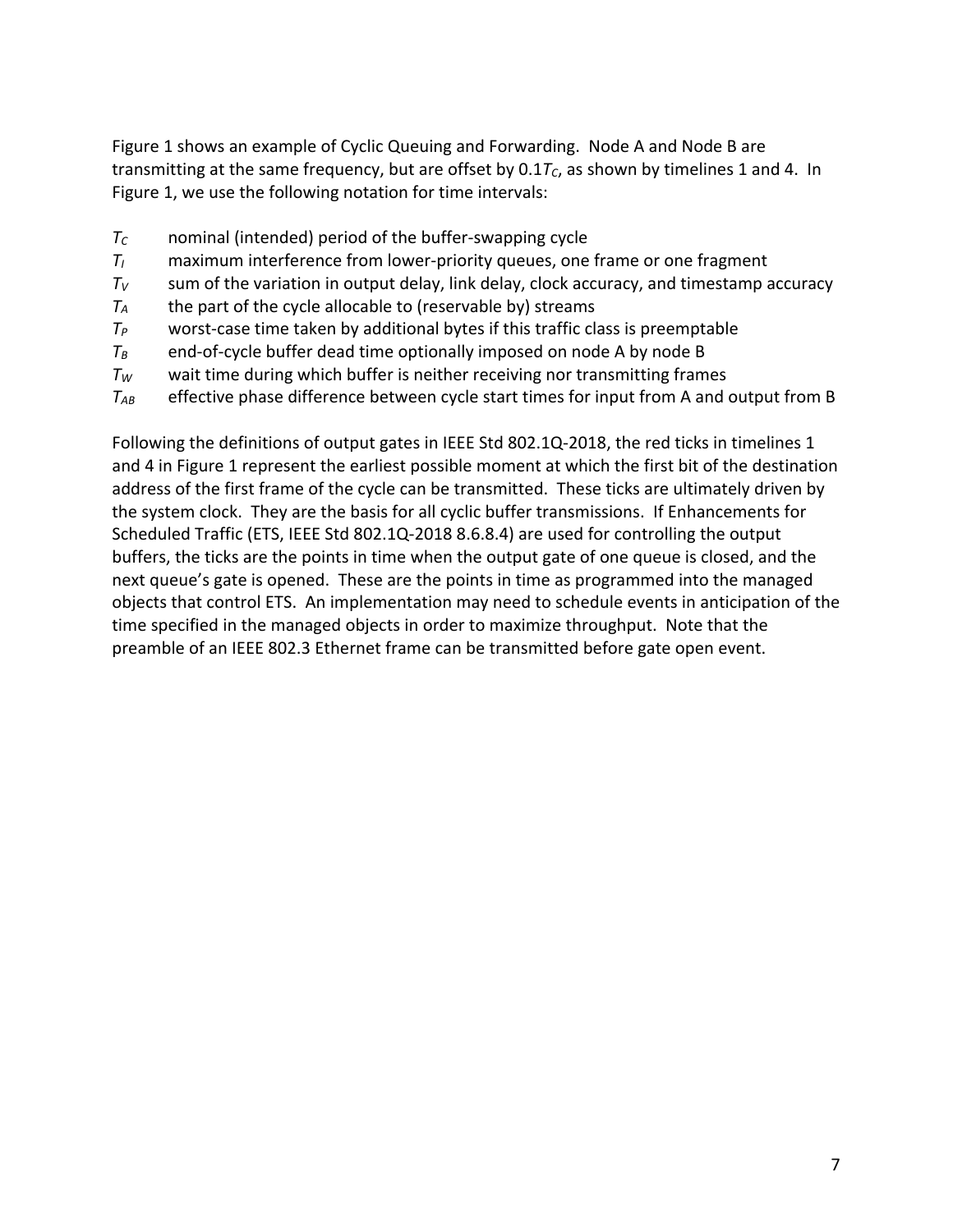# *Figure 1 Reference timelines for time-based CQF*



### 2.1 Output timeline 1

Figure 1 shows an interference delay  $T<sub>I</sub>$  (the gray area) between the gate event (the red ticks in Figure 1) and the transmission of the first bit of the first stream frame's destination MAC address. The interference is from frames transmitted from lower-priority queues. It is equal to the time required for one maximum-length transmission unit over all lower-priority queues. That maximum transmission unit is either a maximum-length fragment, for preemptable lowerpriority queues, or the maximum-length frame, for non-preemptable queues. The value of *TI* depends upon the configuration of lower-priority queues.

It is possible that the class of service illustrated in Figure 1 is, itself, a preemptable class. In that case, a higher-priority class of service can preempt transmission of frames in this class.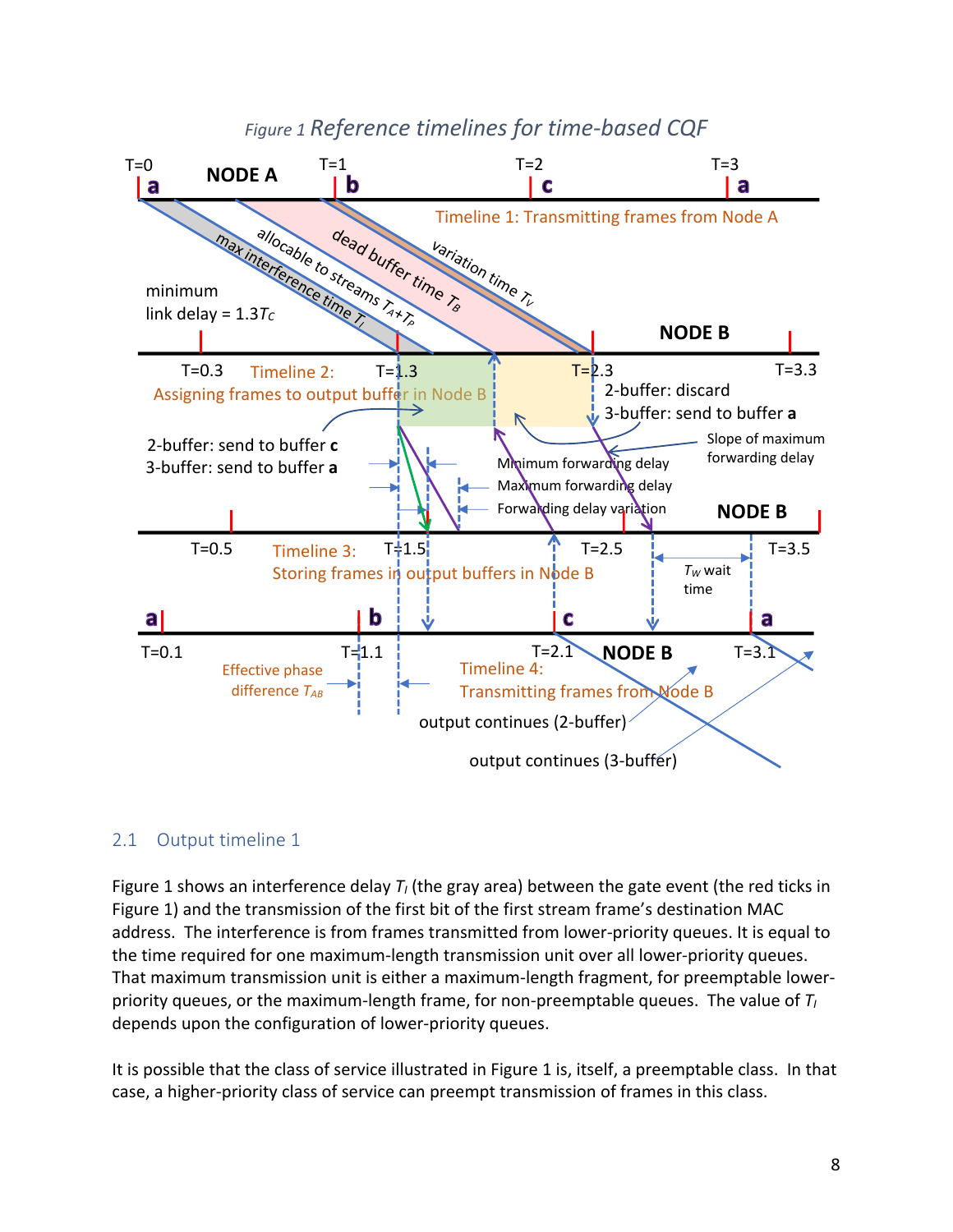Preempting a frame adds additional bytes to the resultant fragments, which must be accounted for when allocating bandwidth to a class of service.  $T_P$  represents the worst-case additional time required to transmit these extra bytes caused by preempting frames belonging to a CQF stream. This value is always bounded. See below, section 3.2.

There can be some variation in the time from the selection of a frame for output in node A to the timestamp moment, when the first bit of the destination MAC address is transmitted (see IEEE Std 802.3-2018 clause 90). This is called output delay variation. The total time between the transmission of the first bit of the frame and the reception of that first bit at the next hop is called the link delay. Depending on the medium and the length of the link, there can be variations in link delay. The worst-case variation between the two node's clocks caused by accumulated frequency variations, asymmetrical links, etc., causes uncertainty between the transmitting and receiving nodes' clocks, and in the determination of the link delay. The inaccuracy in converting between IEEE 802.3 transmit and receive timestamps and the local clock that drives the gate open/close events also contributes to cycle accuracy. The worst-case combination of these four items, output delay variation, link delay variation, clock/frequency uncertainty, and timestamp conversion inaccuracies, is labeled,  $T_v$ .

All of the contributions to  $T_V$  are lumped together at the end of the cycle, even though contributions to  $T_V$  are made throughout the cycle.

As described below (section 2.4) the next hop can impose a buffer dead time  $T_B$  on this hop. This is a time at the end of the cycle, during which no frames can be transmitted from the cyclic buffer, so that the last frame of the cycle can be received earlier than the end of the cycle.

It is necessary, in order to know how much data can be transmitted in one cycle, that an implementation be able to transmit all of the frames in a cyclic output buffer together, at line rate, with no interference from lower-priority queues on the same output port. (Interference from higher-priority queues is described in section 3.2.) Given that is true, then the total time per cycle that can be used for transmitting streams is:

 $T_A = T_C - T_I - T_P - T_B - T_V$ .

This *TA* is a maximum, local to a particular output port on a node. It guarantees that the last frame of cycle (plus a possible preamble of the first frame of the next cycle) will be on the wire before the output gate closes. All of the components of  $T_A$  can be calculated by an implementation from its configuration and from knowledge of the implementation, except for  $T_B$  and parts of  $T_V$ .  $T_B$  is supplied by configuration, or by the node to which the output port is connected.  $T_V$  can be supplied either by the time sync implementation, by configuration, by summing the contributions of node A and node B, or by the specification of a maximum allowed value by a standard or an equipment purchaser.

Note that *TA*, as defined here, includes the entire transmission time of stream data, including one 12-byte inter-frame gap and one 8-byte preamble for every frame. The preamble of the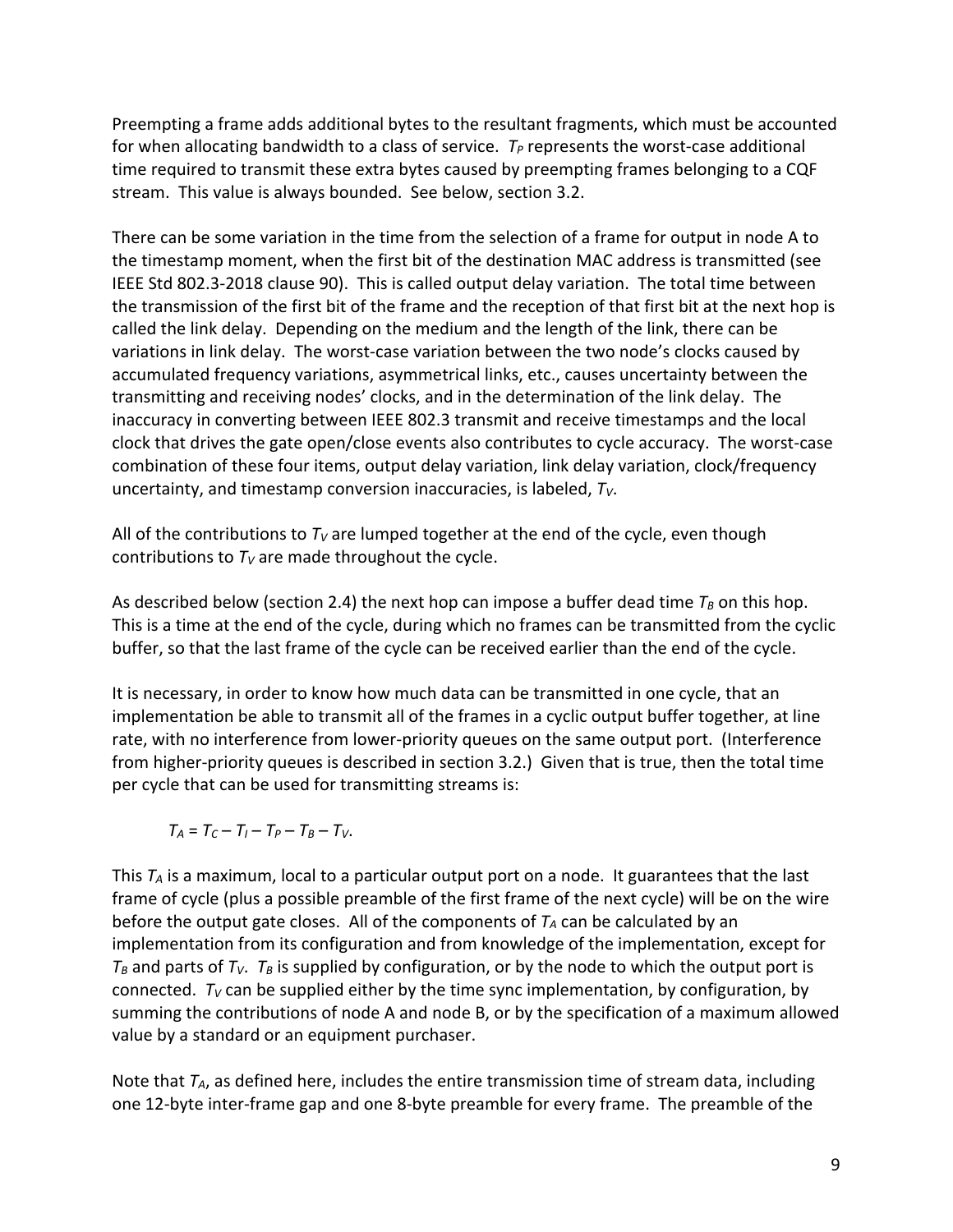first frame of a cycle is counted in the previous cycle due to the way in which the output gates are defined in IEEE Std 802.1Q.

# 2.2 Receive timeline 2

The timeline at the receiving port is timeline 2 in Figure 1. The red ticks represent the earliest possible moment that the first bit of the destination MAC address of the first frame of a cycle can be received. In terms of IEEE 802.1Qci (IEEE Std 802.1Q-2018 clause 8.6.5.1 Per-stream Filtering and Policing), a timed input gate must open no later than this point.

On timeline 2, each frame is assigned to a buffer on an output port based on the timestamp (IEEE Std 802.3-2018 clause 90) on the frame.

A critical aspect of timeline 2 is its offset from timeline 4, the output timeline. This offset is shown as  $T_{AB}$  in Figure 1. It is clear from the figure that  $T_{AB}$  must be known in order to compute  $T_B$  and  $T_W$ .  $T_{AB}$  can be computed by 1) synchronizing the clocks of nodes A and B, and 2) measuring the link delay from node A to node B using PTP. Other methods are also possible, e.g. that described in 1-21-0056-00-ICne-input-synchronization-for-cyclic-queueing-andforwarding.

Once  $T_{AB}$  is known, all of the timing relationships shown in Figure 1 can be computed. The phasing of the nodes' output buffer cycles certainly does affect the end-to-end latency of any stream, so that phasing must be known when the latency is computed. The end-to-end latency is no longer an integer multiple of the cycle time. It is even possible to adjust the phasing to favor certain paths through the network.

For a node B that is connected to and receiving cyclic frames from *n* other nodes, we have *n* assignment problems to solve, one for each input port on node B.

If a frame (belonging to a stream) is received that straddles a cycle (first bit in one cycle on timeline 2 of Figure 1, and end frame plus inter-frame gap plus a preamble time occurs in the next cycle), then either 1) some part of that frame was transmitted from node A outside the cycle window  $T_c$ , or 2) one or more of the constants, measurements, or calculations above is incorrect. Either way, the frame must be discarded or marked down to best-effort service, or else it can cause disruption of delivery guarantees farther along in the network.

### 2.3 Storing frames timeline 3

The timeline at the point where frames are stored into an output buffer is timeline 3 in Figure 1. The red ticks on timeline 3 mark the earliest point at which the first frame transmitted from a particular buffer could reach the output buffers (neglecting transmission time on the input medium). These ticks are offset from timeline 2 by the minimum forwarding delay, required to forward the frame from the input port to the output queue. The maximum forwarding delay is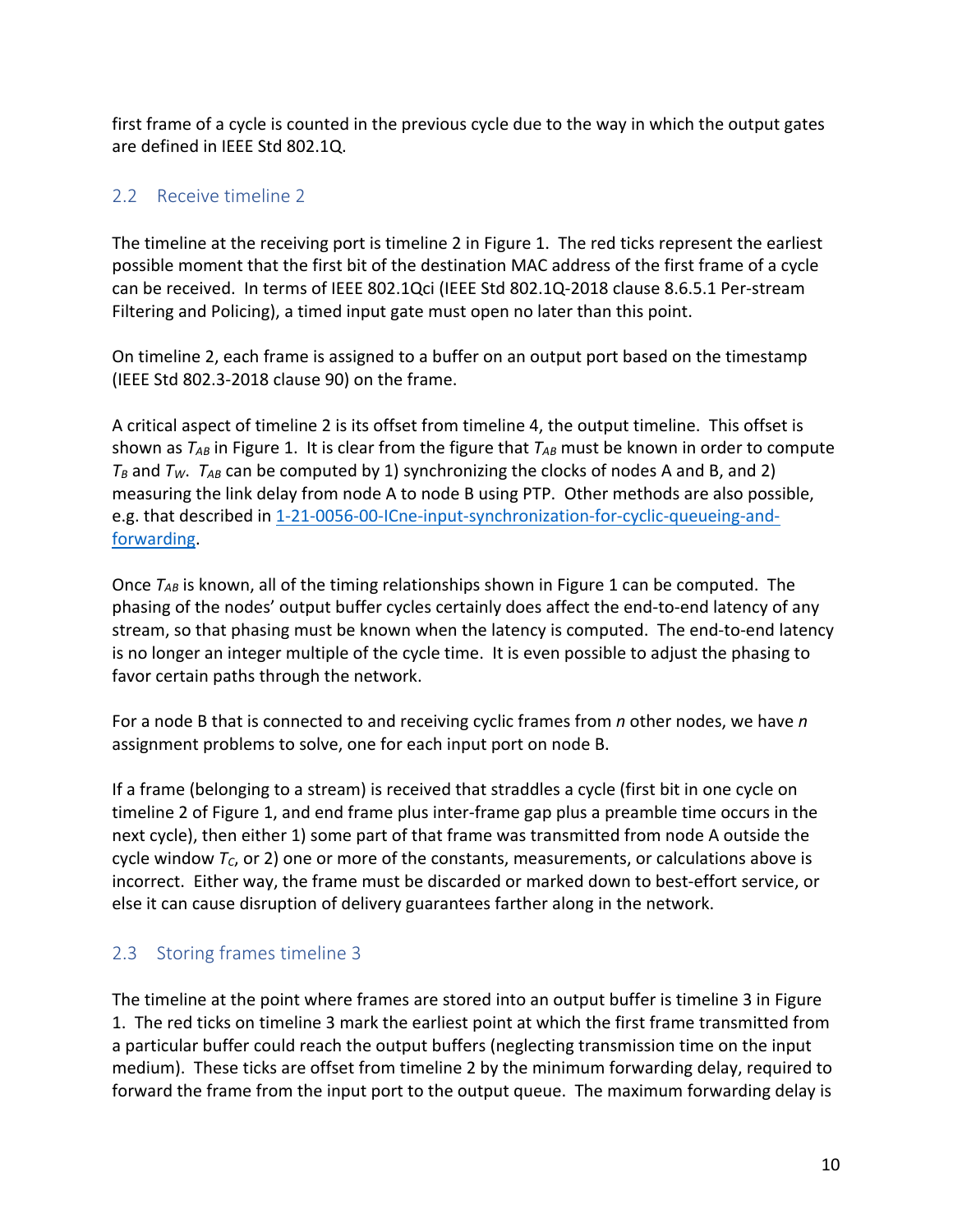also shown. The forwarding delays shown in Figure 1 include the time to install the frame in the output buffer and for its presence to filter through to the point that it can be selected for output.

There are two possible buffer assignment methods shown in Figure 1: the two-buffer method, in which the frames received from node **A** buffer **a** are assigned to buffer **c** in node **B**, and the three-buffer method, where those same frames are assigned to buffer **a** in node **B**. The slope of the maximum forwarding delay allows us to compute the latest moment at which frames received from buffer **a** on node **A** can be stored into buffer **c** on node **B**. The shaded areas just below timeline 2 in Figure 1 show the time windows for buffer assignment. If two output buffers are used, then frames received from buffer **a** on node **A** can be assigned on input (timeline 2) to buffer **c** only as long as they are assured of being placed into buffer **c** before node **B** starts transmitting buffer **c**. As shown, frames from buffer **a** can be assigned to buffer **a** (three-buffer mode) during the entire length of the cycle on timeline 2. Time  $T_W$  in Figure 1 is the time during which, in three-buffer mode, buffer **c** is holding frames, neither filling nor emptying. In 3-buffer mode, the dead buffer time  $T_B$  is 0, and  $T_B$ , the allocable transmission time, encompasses both the  $T_B$  (white) and  $T_B$  (red) regions in Figure 1.

Note that an implementation may require a minimum offset between timeline 3 and timeline 4. That is, a time lag may be required between the last opportunity to store a frame in a buffer, and the earliest time at which the first bit of a frame from that buffer can appear on the link. Some time could, for example, be necessary in order schedule the transmission of frames across multiple queues in order to ensure that the requirements of strict frame priority and back-to-back frame transmission (1.3.3) can be met.

# 2.4 Calculation of  $T_B$

Timeline 3 in Figure 1 shows the calculation of  $T_B$ , which applies only to two-buffer mode. The starting point of is the moment that the output cycle starts (the tick on timeline 4), backed up by the worst-case forwarding delay. This is the last moment on timeline 3 that a frame can be assigned to buffer c in the example in Figure 1. The end of  $T_B$  is the end of the cycle  $T_C$ , less the variation time  $T_V$ . In three-buffer mode,  $T_B$  is zero.

 $T_B$  is only known to node **B**. Its effect on the allocable bandwidth  $T_A$  must be taken into account when admitting new streams. If a network uses a peer-to-peer control structure using, e.g. IEEE Std 802.1Q-2018 MSRP, then the value of  $T_B$  must be made available to the previous node A so that node A does not exceed the reduced *TA*.

There are many ways to deal with this issue. Here are three:

1. The value of  $T_B$  can be propagated backwards to the previous node, either via management or via an extension of the reservation protocol.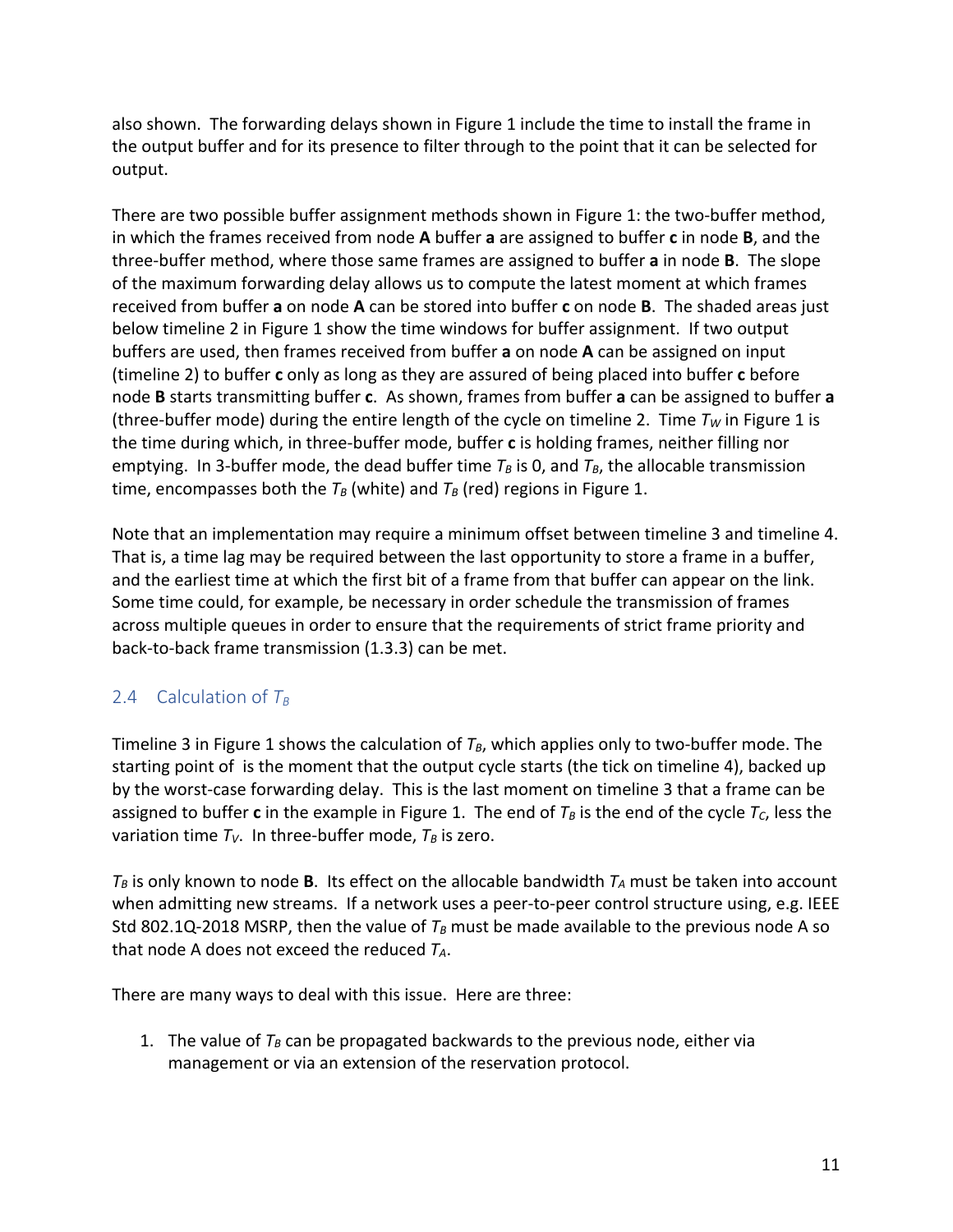- 2. A node can compute the value of  $T_B$  and decide whether to employ 2-buffer or 3-buffer mode, depending on how much bandwidth has been allocated, so far. This, of course, can change previously-computed stream's end-to-end latency.
- 3. All nodes in a network can be configured with a reasonable maximum value for  $T_B$ . If a particular input/output port pair on a particular node computes a value for  $T_B$  that exceeds this maximum, then 3-buffer operation is required.

### 2.5 Transmitting frames timeline 4

Depending on whether two-buffer or three-buffer mode is used, one can trade off reduced total available bandwidth against per-hop delay. Timeline 4 in Figure 1 shows the two options for the choice of which output cycle in node **B** is used to transmit frames that were transmitted from buffer **a** in node **A**.

# 2.6 More than 3 output buffers

The discussion over Figure 1, so far, assumes that the variation in forwarding delay is small, relative to *TC*. If this is not the case, node **B** can use more than 3 output buffers, and assign received frames to buffers whose output is scheduled far enough ahead in time to ensure that, in the worst case, they will arrive in the buffer before the buffer begins transmitting. This works only because the buffer assignment decision is made based on time-of-arrival of the frame at the input port, not the time-of-arrival of the frame at the output port.

In certain situations, e.g. when stream is split and traverses two paths of different lengths using IEEE Std 802.1CB Frame Replication and Elimination for Reliability (FRER), it can be desirable to purposely delay a stream's frames in order to match the total delay for the stream along the two paths. In this case, more than 3 output buffers can be allocated, and used to impose a delay of an arbitrary number of cycle times  $T_c$  on every frame.

It will be shown in section 5.1 that it is not difficult to implement CQF so that each output port in a node, and each output port along the path of a stream, can have a different number of buffers, whether 2, 3, or 50. Not only that, but one flow can use 3 buffers on an output port, while another flow, which needs a path-matching delay, can use 12 buffers on the same port.

# 3 Multiple CQF classes of service

# 3.1 Multiple  $T_c$  model

With CQF as it is described in IEEE Std 802.1Q-2018 Annex T, we are limited to a single class of service (a single value of  $T_c$ ) and to 2-buffer operation, only. We have already discussed 3buffer (or more) operation. We will now discuss the simultaneous use of more than one value of  $T_c$  on the same output port.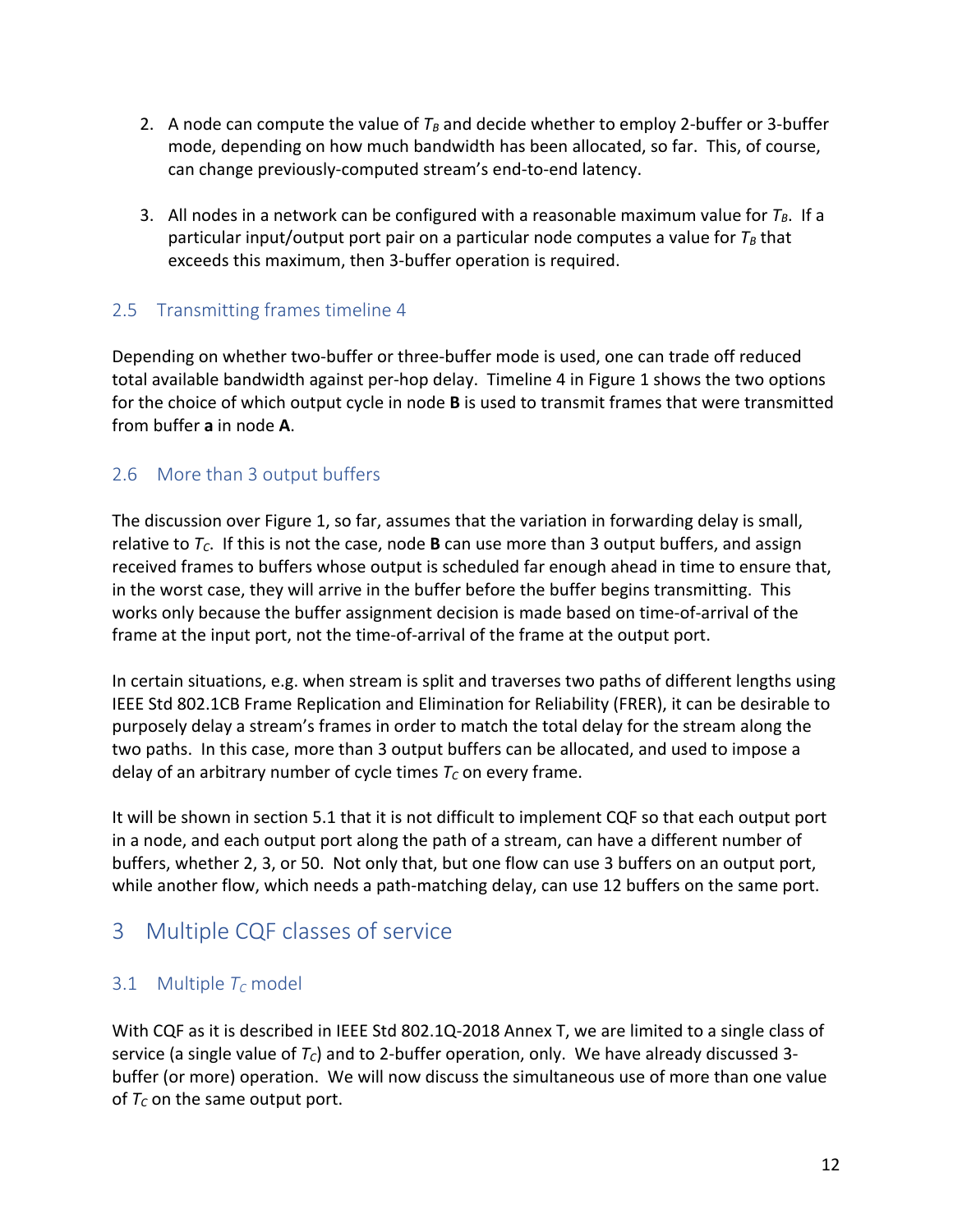It can be difficult to pick a single value of  $T_c$  for a network. If the chosen value is small, then only a few streams can be accommodated on any one port, because all frames for all streams sharing a port must fit into a single  $T_c$  period. If the value chosen for  $T_c$  is large, then more streams can be accommodated, with a wide variation in allocated bandwidth, but the larger *T<sub>C</sub>* increases the per-hop latency. In the ideal case, of course, every stream would have a  $T_c$  value chosen so that exactly one frame of a stream is transmitted on each cycle  $T_c$ .

While this is not always possible, we can apply multiple values of  $T<sub>C</sub>$  to a single output port, as shown in Figure 2.

| l a | b | Ica |  | b | $\lfloor C \rfloor$ |  |  |  | a b c a b c a |  |  |  |  | b c a |  | b c |  | l a | l b | $\overline{C}$ | a | b | C | $\vert 6$ |
|-----|---|-----|--|---|---------------------|--|--|--|---------------|--|--|--|--|-------|--|-----|--|-----|-----|----------------|---|---|---|-----------|

*Figure 2 Multiple*  $T_c$  *values* 

In Figure 2, we have a schematic timeline. We are running four values of  $T_c$  simultaneously. The fastest (call it, " $T_{C6}$ ") runs at the highest priority (6).  $T_{C5}$  is slower by a factor of 4 from  $T_{C6}$  in this example, and its buffers run at priority 5 (less important than priority 6).  $T_{C4}$  is slower by a factor of 2 from  $T_{CS}$ , and by a factor of 8 from  $T_{C6}$ .  $T_{C3}$  is 24 times slower than  $T_{C6}$ . The letters in Figure 2 label which buffer is output during the cycle. There are 9 buffers a through i (buffer i is not shown). In this example, priority 6 uses three buffers, because the timing is tight; the others use two each.

We assume here that the receiver of a frame can identify the particular CQF instance  $(T<sub>C</sub>$  value) to which the frame belongs by inspecting the frame. A TSN bridge could use the L2 priority of the field, for example. An IP router could use the DSCP. IEEE Std 802.1CB and IEEE Std 802.1Q provide for the use of other fields in the frame, e.g. IP 5-tuple.

Since the total bandwidth of the link is not oversubscribed by streams, each cycle, fast highpriority and slow low-priority, is guaranteed to be able to transmit all of its frames within the duration of its cycle. For example: If 50% of *T<sub>C5</sub>* is reserved, and 30% of *T<sub>C3</sub>* is reserved, then 80% of the total bandwidth has been reserved, leaving only 20% for other streams, best effort traffic, and dead time. This is shown in Figure 3, where we illustrate the timing of transmission of frames from three levels of CQF and the best-effort (BE) level. Note that CQF traffic can be delayed within its window by interference from both higher priorities (e.g. the first priority 4 frame) and lower priorities (e.g. the first priority 6 frame), but that it will always get out before the window closes, assuming that the bandwidth is not oversubscribed.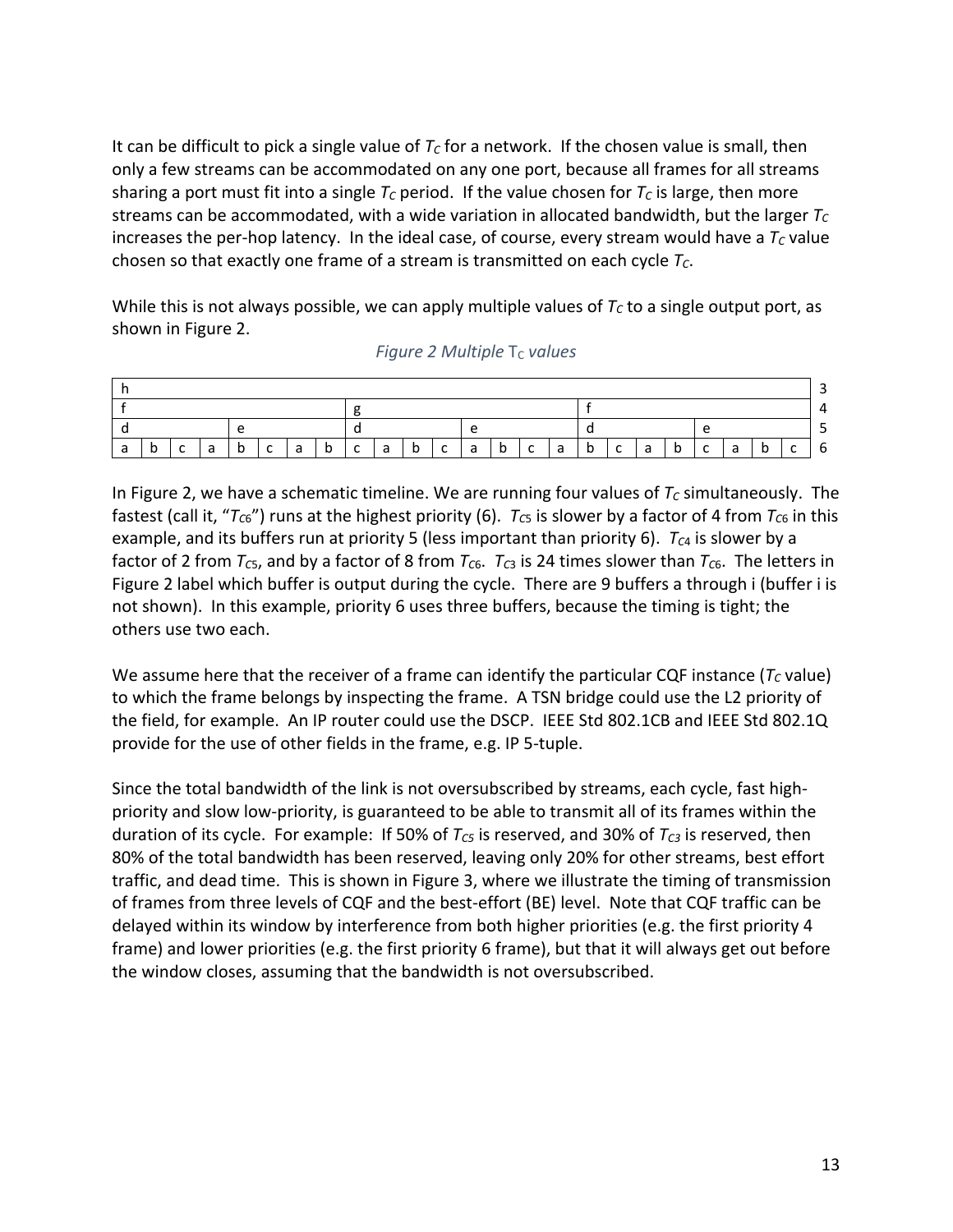

Time -->

A given stream is allocated a fixed number of bits that it can transmit per cycle  $T_{Cn}$ . A scheduler would typically assign each stream to the highest-numbered (fastest) CQF instance such that, at the stream's bandwidth and frame size, the stream occupies some space in every buffer at that level. Then, CQF will maintain one or two frames in its buffers per stream, the best possible latency is given that stream, and the buffer space is not wasted in unused cycles.

Of course, it is the "best possible" latency only to a certain extent. The potential mismatch between the stream's frame rate and frame size to the available values of  $T_{Cn}$  requires some overprovisioning.

Streams are allocated to, and thus use up the bandwidth available to, each cycle separately. Any cycle can allocate up to 100% of the bandwidth of that cycle's  $T_A$ , but the percentages allocated to all of the cycles must, of course, add up to less than 100%. The total amount of buffer space required depends on the allocation of streams to priority values. If all streams are slow and are allocated to  $T_{C4}$  up to a total of 100%, then full-sized buffers must be used for buffers h and i. If all streams are fast and are allocated to  $T_{C6}$ , then only three small buffers are used—buffers a, b, and c are rapidly re-used.

NOTE—There are many ways to allocate buffer space to individual frames. Running CQF at 5 levels does not increase the buffer memory requirements beyond that of 1-level CQF. Allocating bandwidth to slow cycle times uses more buffer space, of course, because frames dwell for a longer time.

Given the ideal allocation described, each stream is allocated one frame in each cycle of one row. It thus gets the optimal latency for its allocated bandwidth, which may be somewhat oversubscribed. If the end-to-end latency requirements of the streams permit, a stream can be assigned to a slower (lower-numbered) cycle. This will reduce the overprovision factor, since the overprovision factor depends on the number of frames per cycle. It also increases buffer usage, of course.

Any such overprovision can equally be thought of as an increased latency for that same stream. That is, if that oversubscribed stream was the only stream, then the  $T_c$  cycle time could be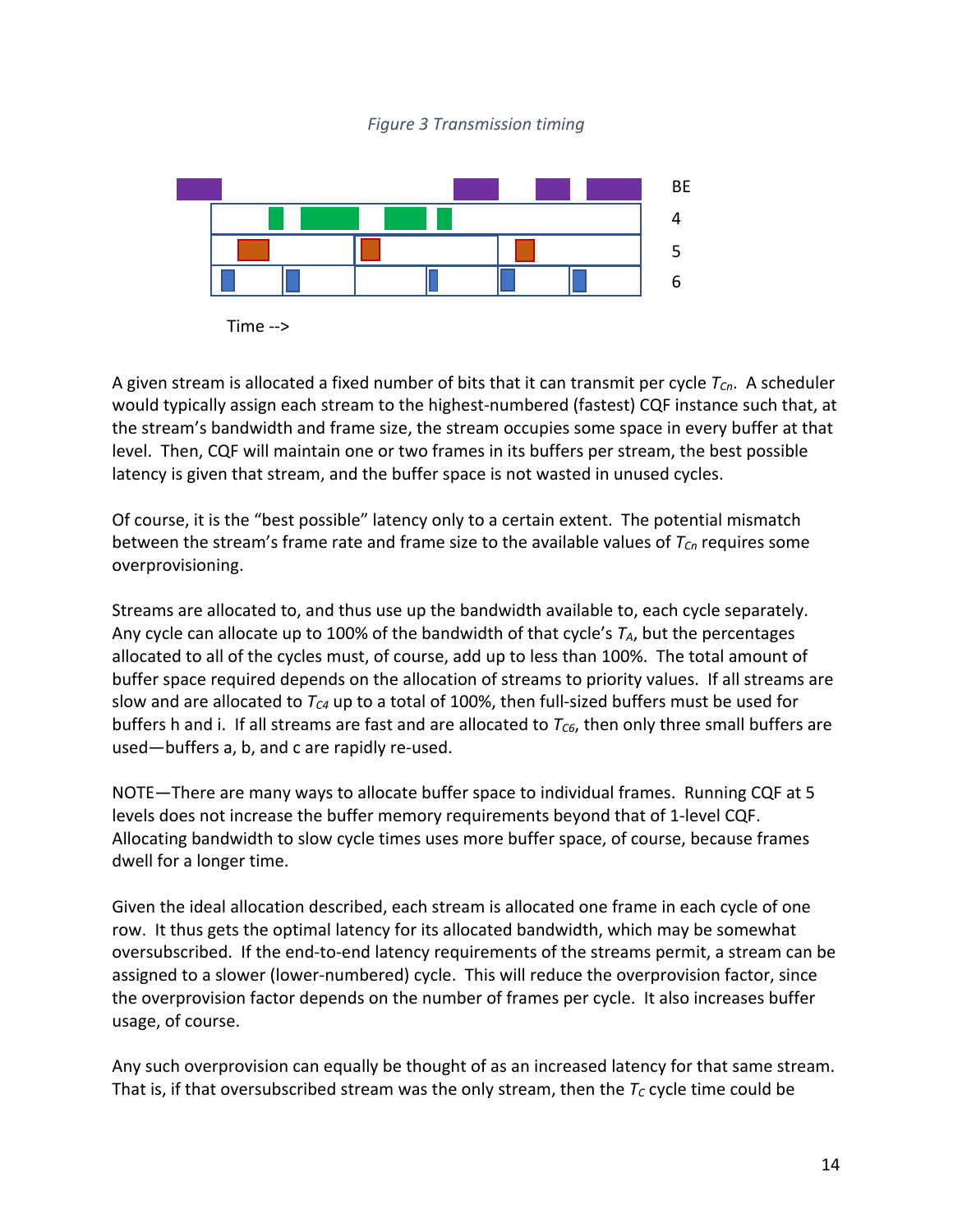shortened to exactly the point of 1 frame per cycle, with 0 overprovision, and thus give a faster latency. Overprovision = lower latency, in this case.

The maximum reserved bandwidth is supported by allocating a stream multiple frames per cycle, as allowed by the stream's required end-to-end latency, thus minimizing overprovision.

# 3.2 Preemption and interference

Frame preemption is described in IEEE Std 802.3-2018 clause 99 and IEEE Std 802.1Q-2018 clause 6.7.2. Not all of the bandwidth in a cycle  $T_c$  can be allocated. The smaller the cycle time, the greater the impact of the interference time  $(T<sub>i</sub>$  in section 2 and Figure 1) on the allocable bandwidth.

 $T<sub>l</sub>$  is equal to the worst-case transmit time for a single transmission from a lower-priority queue. This interference can occur only at the beginning of a cycle. Since this value must obviously be bound, it places a requirement, that must be enforced, on all lower-priority queues that they either have a maximum frame size or that frame preemption is applied to the lower-priority queues. If preemption is used, the maximum interference is the maximum fragment size (about 150 bytes, see IEEE Std 802.3). The interference time is shown as a gray parallelogram attached to timeline 1 in Figure 1.

The other time is the preemption time  $T_P$ , which applies only to streams that are preemptable. This case is not typical, but is possible if a large fraction of the available bandwidth is to be assigned to one or a few high-bandwidth streams, and lower-priority streams use larger frames.  $T_P$  is the product of (the maximum number of highest-priority transmission windows that can open during a single window for the level being computed) \* (the per-preemption penalty). Thus, in Figure 2, if priority 4 is preemptable, then there are 8 level 6 windows that can open. This means that there can be 8 preemption events during one level 4 window, so the total preemption time *TP* is 8 times the preemption penalty. (It doesn't matter which specific frames are preempted; only how many such events occur during the cycle.) The preemption penalty is the number of bytes added when a frame is preempted, which is 4 (CRC on preempted fragment) + 20 (inter-frame gap) + 8 (preamble for continuation fragment) = 32 bytes.

# 3.3  $T_c$  computation

If the time per cycle that is allocable to streams is  $T_A$ , then we can now state the computation for  $T_c$ , given  $T_A$ , or for  $T_A$ , given  $T_A$ , at each level in Figure 2:

$$
T_C = T_A + T_P + T_I + T_B + T_V
$$

The sum of all stream's bits-per-cycle allocation must be less than or equal to *TA*.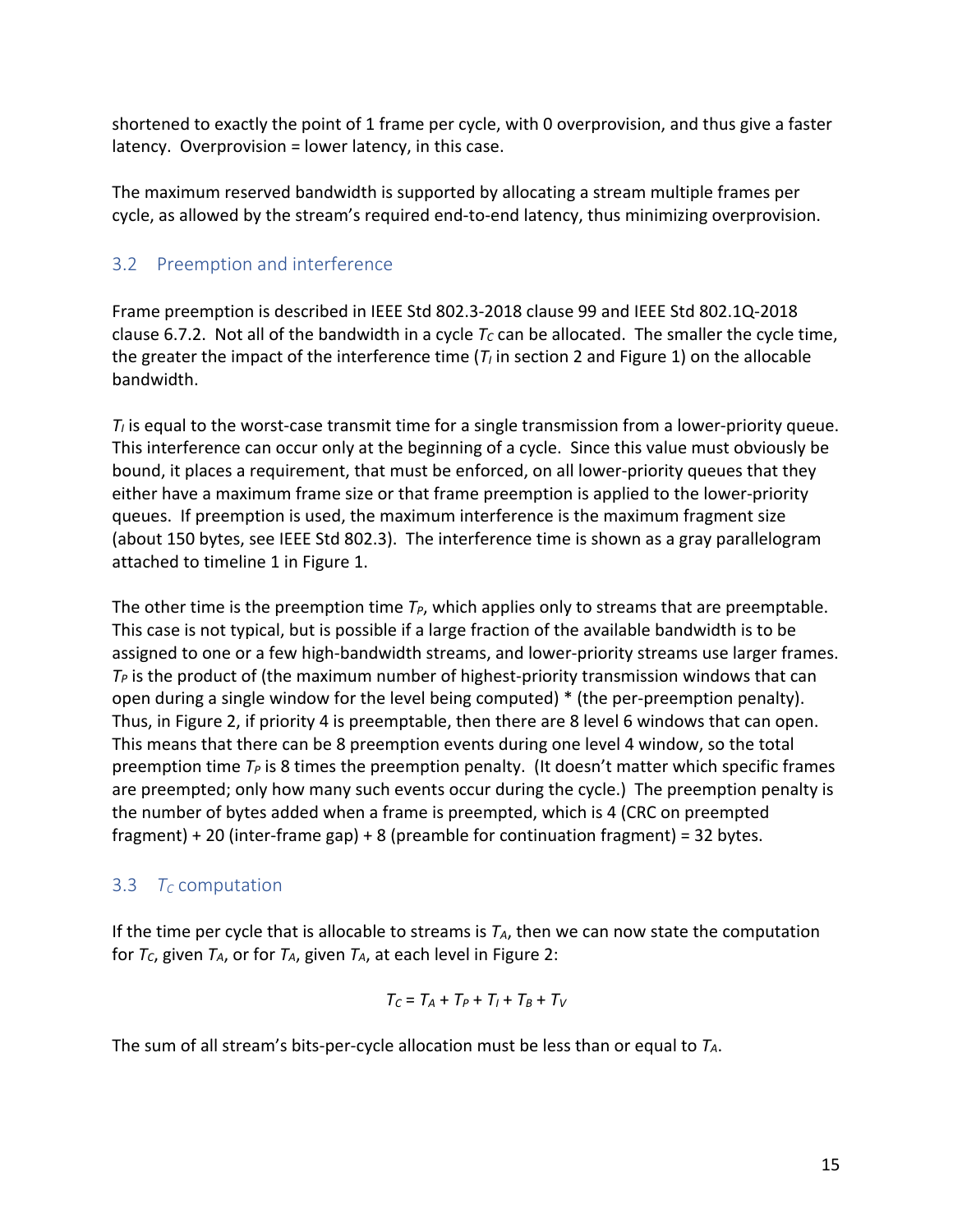IEEE Std 802.1Q-2018 Annex T, assumes the 2-buffer scheme, and so assumes that  $T_B$  and  $T_V$  are small enough and  $T_c$  large enough to leave a useful  $T_A$ . Assuming that one's goal is the smallest possible  $T_c$ :

- a.  $T_B$  can be eliminated by using the 3-buffer scheme.
- b. Implementation steps can be taken to reduce  $T_V$ . This may include steps to reduce the variability of the forwarding delay, the delay between selection-for-output and first-biton-the-wire at the previous hop, or increased accuracy of the synchronized clock.
- c.  $T_I$  can be reduced by restricting the maximum frame size of lower-priority streams, or by enabling frame preemption.

### 3.4 Why integer multiples for  $T_c$ ?

The ideal would for each stream S to have its own  $T_{CS}$  that gives no overprovision. But that winds up being equivalent to a per-stream-shaper solution such as Asynchronous Traffic Shaping or IntServ. The reason can be seen in Figure 4.

*Figure 4 Variable* T<sub>C</sub>



In Figure 4, we have allocated 40% of the link bandwidth to the solid red stream in cycle 2, and 50% of the link bandwidth to the blue striped stream in cycle 3. The cycles do not line up with an integral number of faster cycles in each period of slower cycle. Since we cannot predict exactly where, during a cycle, frames can be emitted, we can get the situation shown, in the shaded boxes. Buffers B2, A2, and then again, B2 emit their frames (at high priority) at the indicated times. Even though the solid red stream takes up only 40% of each level-2 cycle, it can output 6 frames over the course of cycle B3, thus taking up 60% of the bandwidth during that period. There is, therefore, 110% of the bandwidth that must be output during the period that B3 is transmitting. B3 cannot output all of its data. Some of it must be somehow delayed, but there is no place to put that data. Deterministic QoS is not obtained.

Having an integral number of cycles at each layer fitting into one cycle at the next-slower layer ensures that the lower-priority, slower cycle, will always have sufficient time to output all of its frames, because the problem in Figure 4 is avoided. It also bounds the number of preemption events that can steal bandwidth from a given priority level.

# 4 Deterministic behavior of Multi-CQF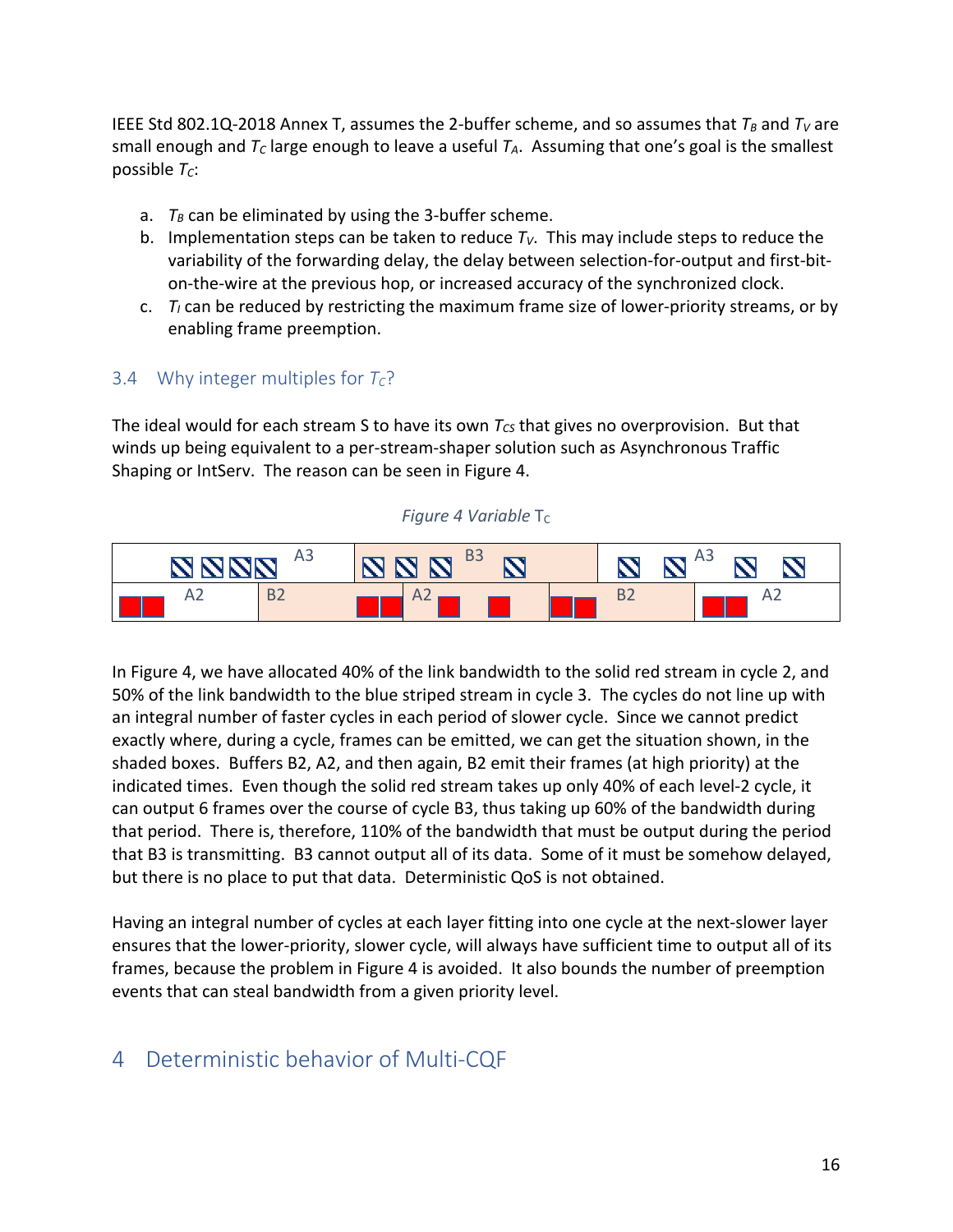### 4.1 Basic requirement for determinism

Multi-CQF guarantees the Deterministic QoS by the following argument.

We assume that the Talker uses Multi-CQF. Non-CQF Talkers are discussed in 7.1.

We consider only one value of  $T_c$  along the path of a given stream from Talker to Listener. Changing the TC value requires re-conditioning, as described in 7.3.

The contract between the Talker and the network is in terms of 1) a maximum frame size, and 2) a maximum number of bit-times on the medium per cycle time. For Ethernet, the number of bit times for a given frame is equal to (the frame size from destination MAC address through Frame Check Sequence, plus 20 bytes for preamble and inter-frame gap) times 8 bits per byte.

A number of considerations reduce the fraction of the total time  $T_c$  that can actually be used to transmit data. See section 2 for details. For example, the maximum frame size of each stream allows us to determine the worst-case interference that a given stream can have on higherpriority streams. All of these considerations are bounded; if an implementation cannot bound one or more of these considerations, then it cannot guarantee the Deterministic QoS in a CQF network.

In a detailed timing analysis, we will assume that the primary rule of IEEE Std 802.1Q Scheduled Transmissions is adhered to: the first bit of the MAC address of a frame is never transmitted before the start of the window time (according to the local time in the transmitter) and the last bit of the interframe gap (always) and the preamble of the next frame (if any) are transmitted before the end of the window.

In order to obtain Deterministic QoS for each stream, we must ensure that no buffer is ever asked to hold more data than it can transmit during one cycle time  $T_c$ . Since the amount of data supplied by any given stream in one cycle is set by contract, we can accomplish this as follows:

1) The Talker contract is enforced when a Talker's frames are first placed into a CQF output buffer after entry to the network. That is, the frames from a given stream do not exceed the Talker contract in the first CQF output buffer in the network.

Ingress conditioning and/or policing is discussed in 7.1.

2) Frames belonging to the same stream that are in the same CQF output buffer in one bridge in the network are placed in the same CQF output buffer in all subsequent bridges along a shared path.

Section 2, and particularly Figure 1, show the details of how this is accomplished. The key is to get the input gates synchronized with the output gates of the transmitting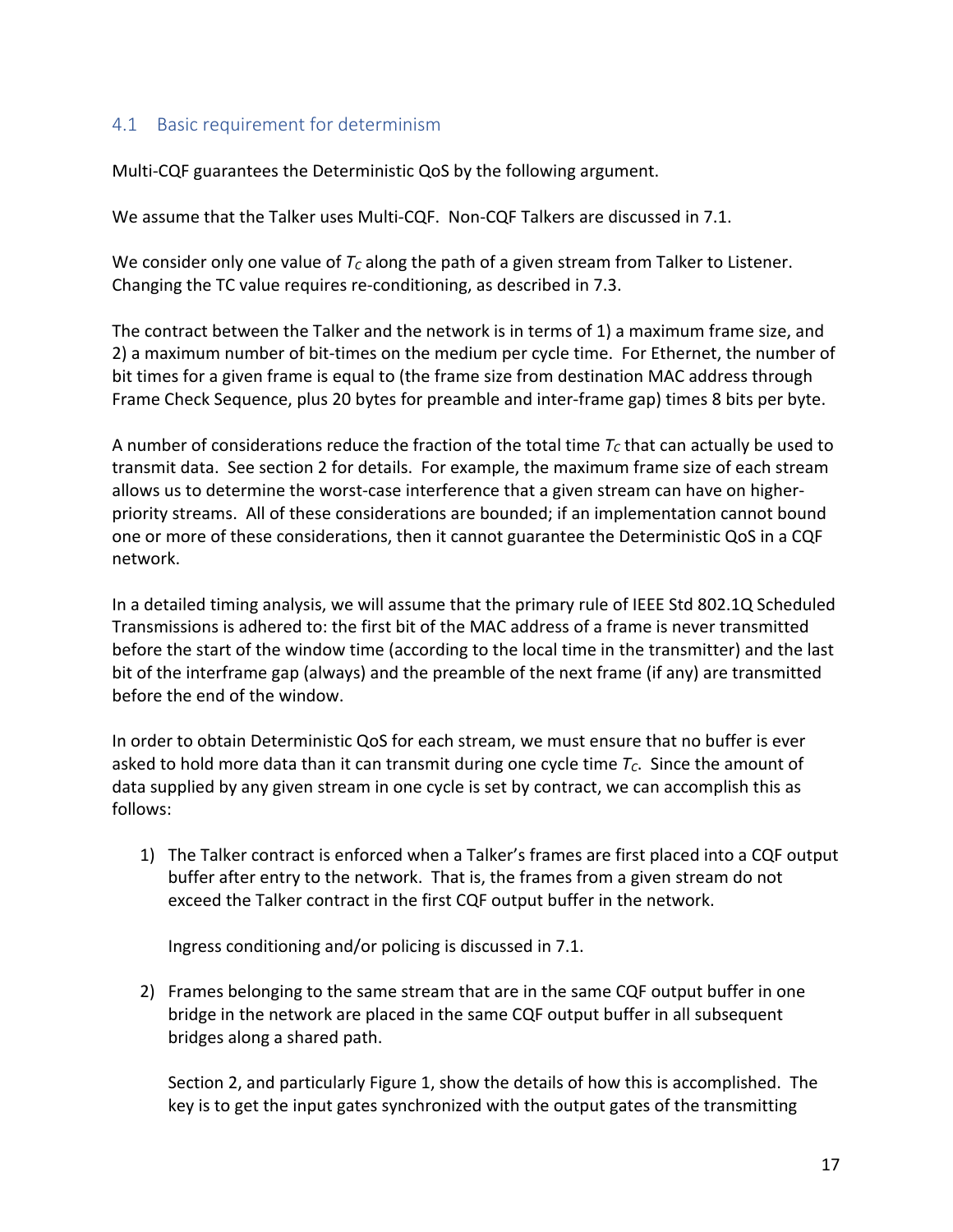system, offset by the link delay. Frames received during one input cycle are always placed in the same buffer. If the input cycle is synchronized with the previous hop's output cycle, then cycle integrity is maintained. (Of course, this only works for point-topoint links.)

3) There is no fan-in for a particular stream.

We assume that the path of a stream reservation through the network is known and does not change. A given stream enters a bridge through one port only, although it may be a multicast stream, and thus be enqueued and transmitted on more than one port.

4) Admission control ensures that, on any given output port and cycle time  $T_c$ , the total bits times for all streams passing through that port and  $T_c$  value does not exceed the available transmission time on that port. (This assumes that no bridge has a limitation on available *receive* time on an input port that is smaller than the attached output port's available transmit time. The implications of such a limitation are obvious.)

#### 4.2 Admission control for multiple  $T_c$  values

Section 3 describes the operation of Multi-CQF with multiple  $T_c$  values operating simultaneously on one output port. Figure 3 shows an example of a sequence of transmissions. We observe that the shortest cycle times operate at the highest priority, and the longest at the lowest priority. Because different CQF priority levels may have different maximum frame sizes, and because some may enable preemption, different priority levels may have different amounts of time during one cycle that cannot be allocated to stream transmission. Clearly, allocating time for any CQF priority level reduces the time allocable to other priority levels; there is only one physical link.

An administrator may wish to restrict allocation of CQF transmission times to leave room for transmitting non-CQF frames, either best-effort traffic or other, lower-priority TSN traffic.

For a new stream to be admitted, it must be true that the available transmission times over all of the CQF levels on all of the output ports through which the stream travels have not been exhausted. At any given CQF priority level *x*, one can add the bits allocated to all streams in one cycle at CQF priority level *x*, plus the sum over all more-important CQF priority levels *y* (faster cycles), of the product of the number of bits per cycle allocated at that level times the number of cycles at that level contained within one cycle at level *x*. At every level, the total must not exceed the maximum number of allocable bits at that level.

(This calculation is simpler if, at every CQF priority level, there is the same percentage of dead time and slop for inaccuracies, but this is not necessarily the case.)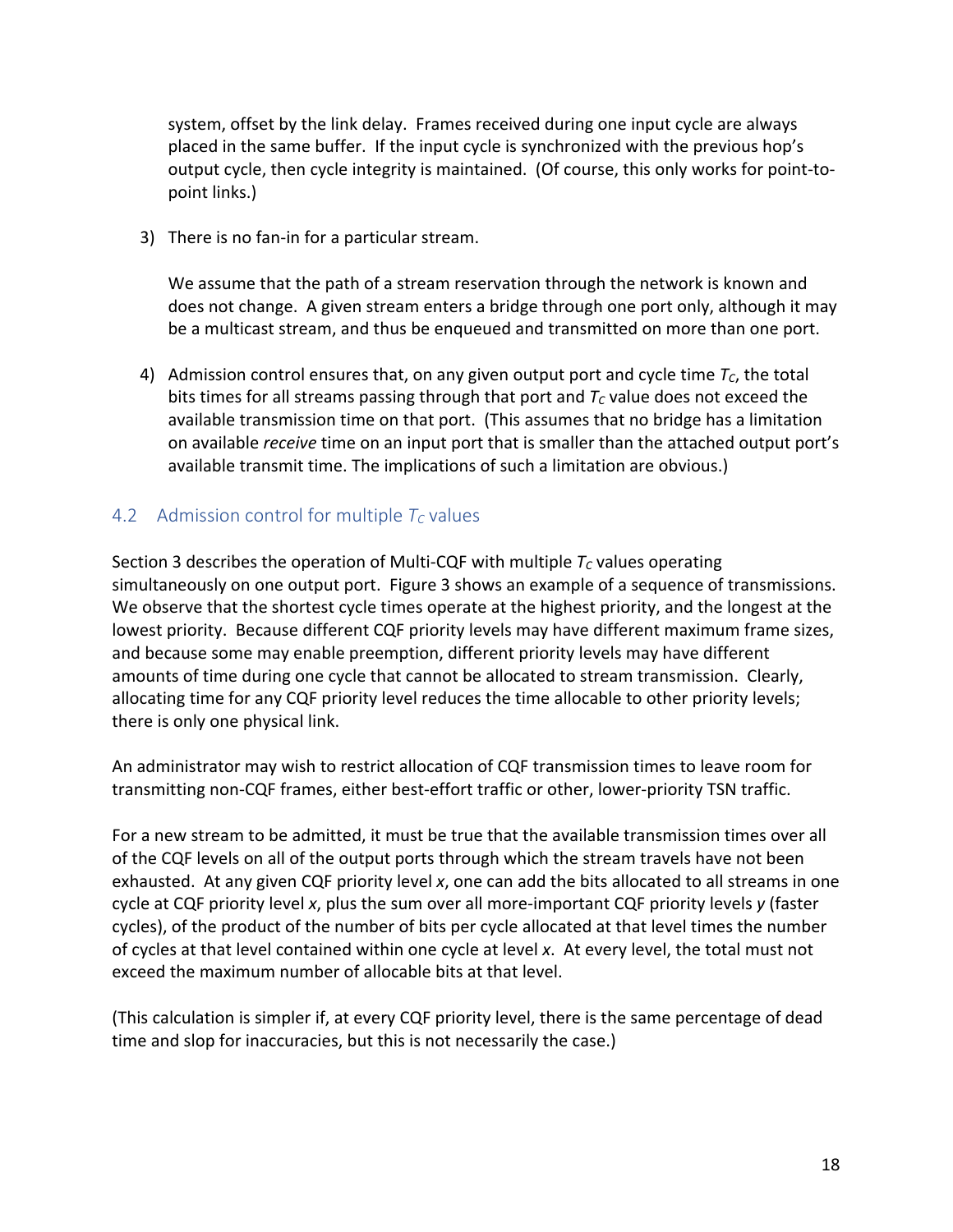### 4.3 Computing the actual end-to-end latency for Multi-CQF

After adjusting to get the receiving window aligned with the previous-hop transmitting window, a bridge knows the "effective phase difference T<sub>AB</sub>" described in section 2. Referring to Figure 1, this allows the bridge to compute the difference, in time, between the start of an input window for the stream, and the start of the output window in which a frame received in that input window will be transmitted. This is the dwell time for the frame in this bridge. Adding this to the one-way link delay gives the per-hop delay for frames in the stream. At egress from the CQF network, there is a margin of one cycle time less one frame transmission time for delivery of the frame, as the frame can be transmitted at any point during the cycle, but must both start and finish its transmission within the cycle. The delay at ingress is somewhat more complicated to measure, as it depends upon the method used by the Talker and the ingress bridge to shape its transmissions.

If we look again at Figure 1, we can see that the difference between using two and three buffers for a given input-output port pair is really a matter of rounding up the link delay to an integral number of cycle times. If the sum of link delay and phase delay between output cycles is negligible, or happens to be very nearly an integer multiple of the cycle time, then the yellow "discard" area is small, and two buffers can be used. If sum is larger, then one necessarily chooses between a smaller allocation (large discard area) and increased delay.

# 5 Parameterization of Multi-CQF

### 5.1 Per-stream and per-port static state

In the general case, the minimum number of buffers required (usually 2 or 3) depends on the relative phase of the input and the output cycle start times. But different input ports generally will have different phases. Thus, the number of buffers used by any given output port will vary with the input port; an output port can have three buffers, for example, but for some input ports, there are never frames from that port in more than two buffers.

For the present time, we will assume the following method for receiving a frame and assigning it to a buffer. It is important to stress that there are many ways to accomplish the same task.

Let *Bo* be the number of physical output buffers on port *o*. We compute *N*, the least common multiple over all *Bo* in the system. Each input port *i* assigns each received frame a buffer selector *S*, which is an integer in the range 0 through *N*—1, and which increments (modulo *N*) each input cycle. Thus, frames transmitted from the same buffer are assigned the same *S* value at the receiving end of the link.

At the output port *o*, each of the *Bo* buffers is identified by a buffer number in the range 0 through *Bo*—1. A variable *Xo* indicates which buffer is currently transmitting. *Xo* increments once modulo *Bo* each output cycle.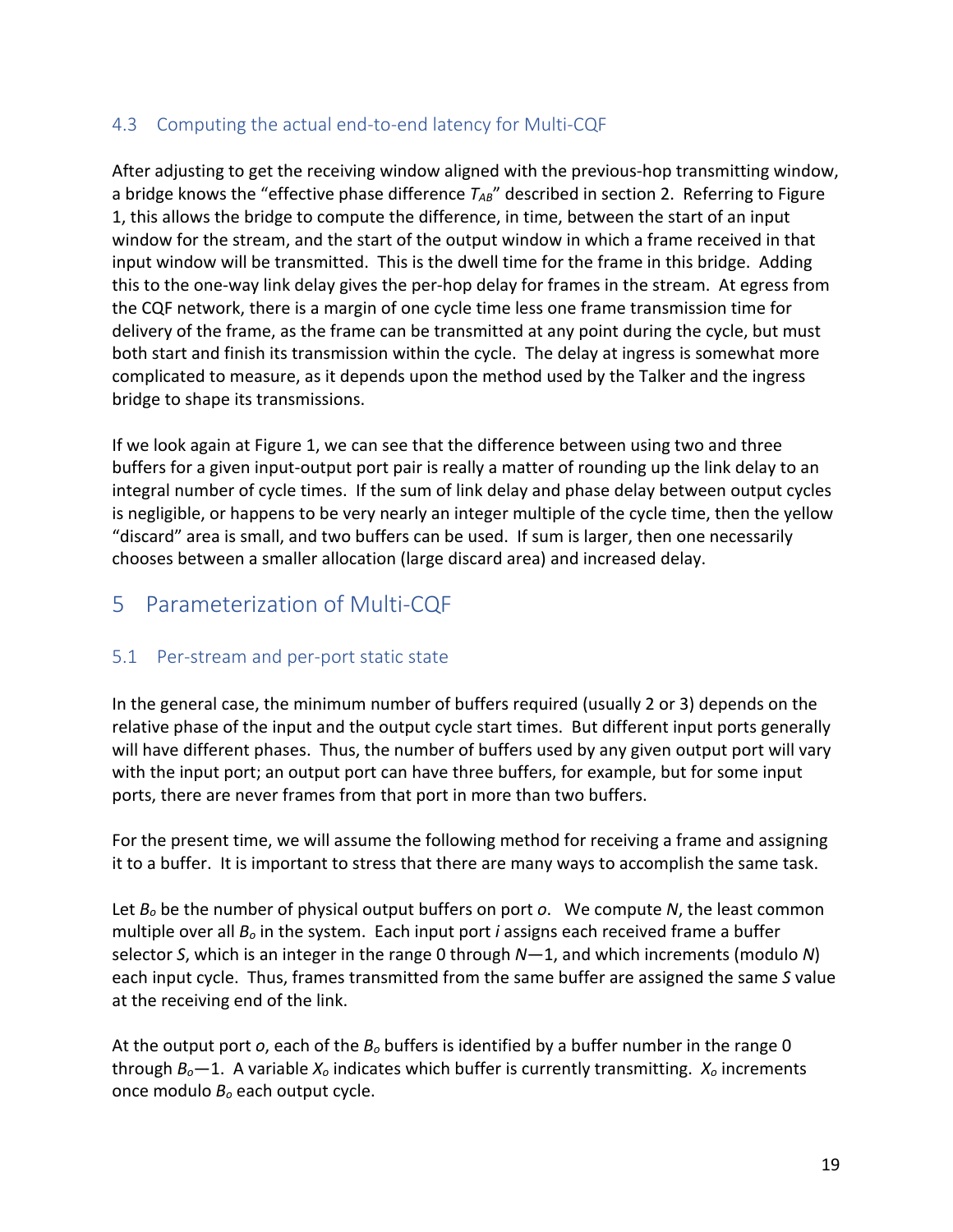When a frame arrives at an output port, it is assigned to a buffer *b* using the formula:

*b* = (*S* + *Pio*) mod *Bn*

Where *Pio* is the cycle phase offset from input port *i* to output port *o*. See 5.5 for the determination of *Pio*. Note that in the extreme case of all output ports using two buffers, all synchronized, and all input cycles in phase with the output cycles, the table *Pio* reduces to a single value, 0 or 1, and we have CQF from Annex T.

It is desirable in some cases to deliberately use more buffers than are required for insurance against congestion loss in order to match the end-to-end delay of a stream across different paths through the network. If such delay matching is performed per-stream, instead of perinput port, then per-stream *Pio* values are required for buffer selection.

*Pio* is not dynamic, though its values may change when the relative phasing between an input port cycle and the transmitter feeding it change suddenly. Such a change will always disrupt the CQF service guarantees.

Let us go through the exercise of initializing an input/output port pair for Multi-CQF. In the process, we will collect a set of parameters that can be used with protocols and/or network management to monitor and control the operation of Multi-CQF.

# 5.2 Cycle wander

Adjacent bridges must be frequency locked as described in 1.3.2. For any given port, there is a worst-case system clock difference, sysClockVar, between this bridge's system clock and the neighbor system attached to the port. Its units are a time difference. We will assume that this parameter is configured by management, based on network design parameters and system data sheets. It is possible that this parameter can be adjusted during network operation. A bridge could have more than one system clock, and be connected to another system by multiple links, but there is only one value for sysClockVar for any given port, because we assume point-to-point links. We will assume that the variation can be in either direction, thisend-late or this-end-early.

IEEE Std 802.1Q scheduled transmissions and scheduled input gates are assumed to operate under control of a clock that is local to a port. In 802.1Q, the management controls that configure the schedule are defined in terms of the system clock. The bridge aligns the port clock(s) with the system clock either periodically or continuously. There is thus a worst-case excursion of the actual start of a cycle from the time configured in terms of the system clock. We parameterize this with four parameters for each port, cycleInMaxEarly, cycleInMaxLate, cycleOutMaxEarly, and cycleOutMaxLate, all measures of time. cycleIn\*\*\* is for the input gate error, cycleOut\*\*\* for the transmission error. \*\*\*Early is the worst-case for starting the cycle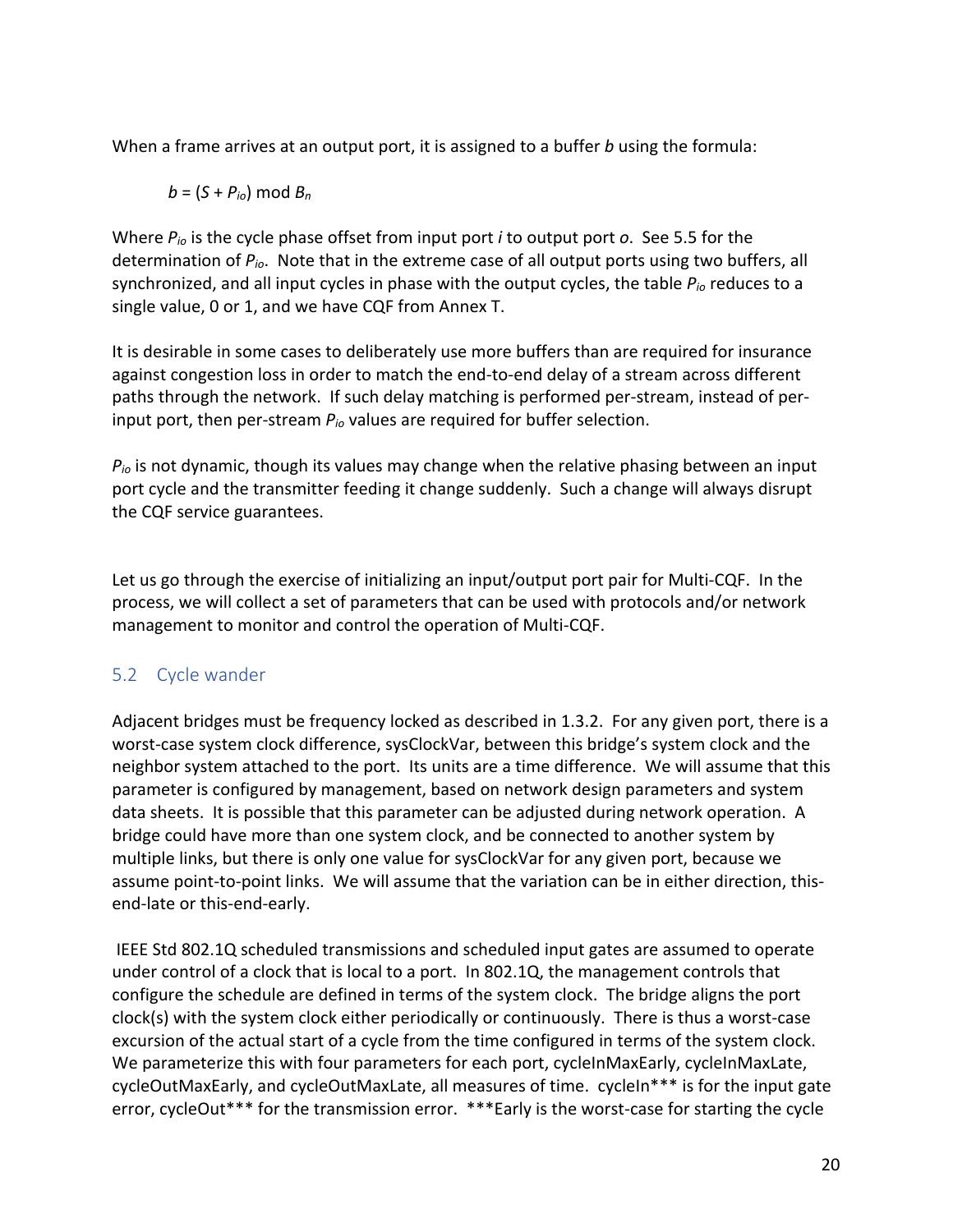before the system clock time, and \*\*\*Late the worst-case for starting after the system clock time. Having both early and late parameters allows for different implementation methods for aligning the port schedule to the system clock. This parameter is computed by the bridge from knowledge of the implementation, and is constant over the lifetime of a physical connection.

### 5.3 Link delay variation

The time taken for a frame to travel from the transmitter to the receiver can vary for two reasons: the actual delay can change, due for example to temperature variations in a multikilometer link, and the measurement of the link delay can vary due to various clock inaccuracies. We will deal only with actual variations, not measurement variations. 1-21-0056- 00-ICne-input-synchronization-for-cyclic-queueing-and-forwarding explains why this is possible.

# 5.4 Calculating the number of buffers required

The procedure to calculate the number of buffers needed on an output port to support one particular input port is as follows:

- 1) Establish a Nominal Input Cycle Start time (NICS) for the input port, and a Nominal Output Cycle Start time (NOCS) for the output port. The NICS and NOCS each repeat every  $T_c$  seconds, according to the system clock. We will assume that the offset between them is a constant (i.e., they are both driven by the same system clock).
- 2) Compute the earliest time, relative to the NICS, at which the first frame of a cycle can receive its IEEE Std 802.3 clause 90 timestamp. This frame is assumed to be a minimumlength frame (64 bytes plus overhead).
- 3) Compute the earliest time, relative to the NICS, at which a buffer on the output port must be eligible to receive the frame. This is equal to the timestamp time in bullet (2) plus the minimum time required to move the frame through the bridge to the output buffer.
- 4) Compute the latest time, relative to the NICS, at which the last frame of a cycle can receive its timestamp. This frame is assumed to be a minimum-length frame.
- 5) If the difference between the earliest timestamp and the latest timestamp is greater than or equal to the cycle time  $T_c$ , then dead time must be imposed on the transmitter, at the end of the cycle, to reduce the difference.
- 6) Compute the latest time, relative to the NICS, at which the last frame of a cycle can be stored into an output buffer and be ready for selection for transmission, given the worst-case forwarding delay through the bridge.
- 7) Convert these earliest (2) and latest (4) arrival times to times relative to the NOCS of the output port.
- 8) Arbitrarily label an input port NICS event NICS<sub>0</sub>. Determine the latest subsequent NOCS event, which we will label NOCS<sub>0</sub>, during which the earliest-arriving frame of NICS<sub>0</sub> must be stored in the output queue.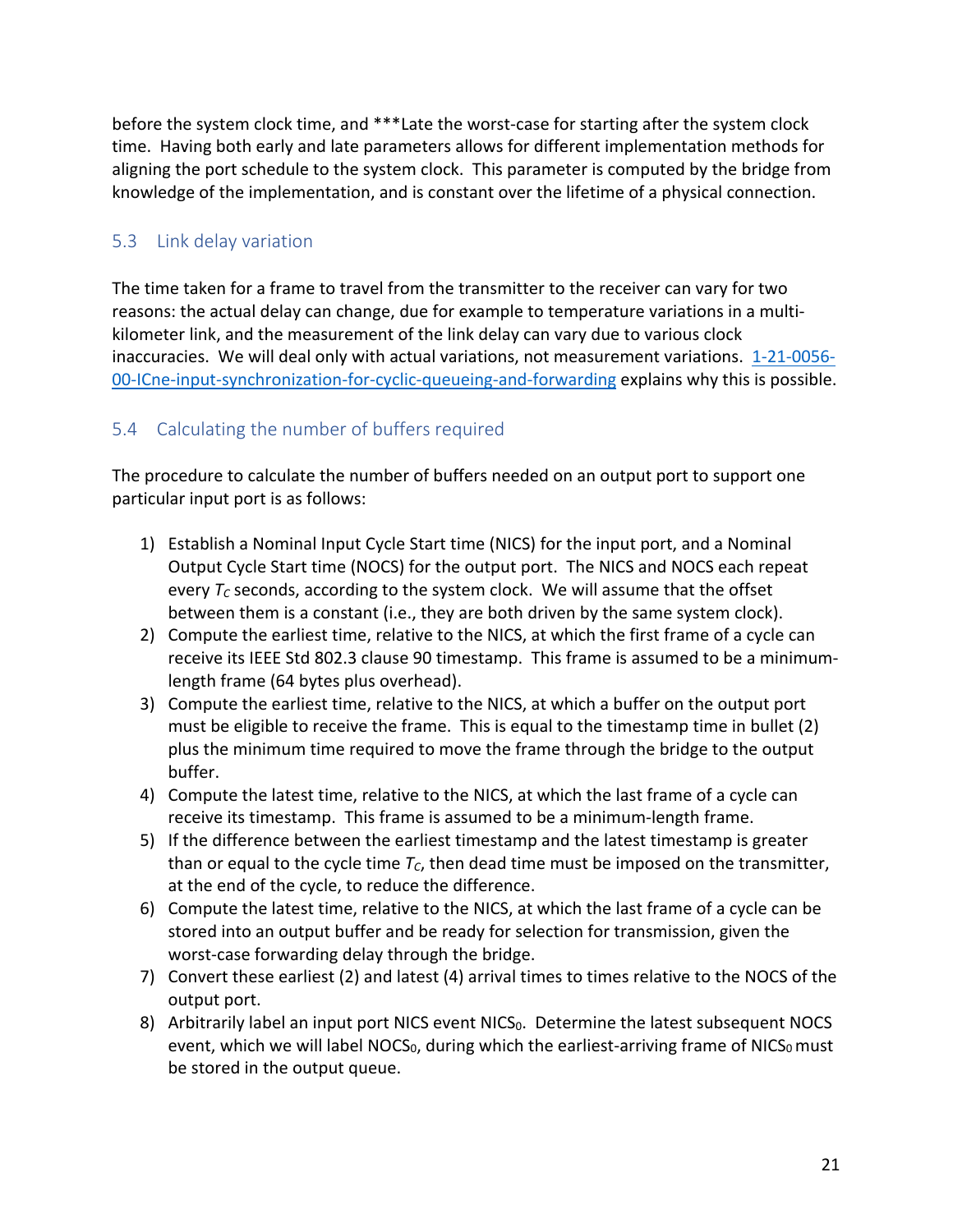- 9) Determine the earliest subsequent NOCS event, which we will label NOCS<sub>n</sub>, before which the latest-arriving frame from  $NICS<sub>0</sub>$  can be stored in the queue, and still be available for transmission at the start of cycle NOCS<sub>n</sub>.
- 10) The number of cycles  $NOCS<sub>0</sub>$  through  $NOCS<sub>n</sub>$ , inclusive, is the number of buffers required for the input/output port pair, *Bio*.

The number of buffers required can sometimes be reduced by:

- a) Imposing a larger dead time on the transmitter feeding the input port, at the end of every cycle;
- b) Altering the phase of the output port's cycle; and/or
- c) Imposing implementation-specific limitations on the flows, e.g. reducing fan-in to an output port, or restricting bridging/routing features to reduce forwarding delay variation.

Finally, let us observe that large link delay variations can be accommodated by varying the above calculation. Assuming that the variations take place slowly, and that changes in relative phase between transmitter and receiver are detected using a protocol (e.g. that in new-finn-CQF-sync-method-09-21-v1), the difference between the maximum and minimum link delay can be added to the difference between the earliest- and latest- arriving frames to increase the number of buffers allocated. The phase of the input gate can be altered by small increments as the protocol detects the phase differences, without gaining or losing cycles in the transfer. Of course, the maximum adjustment made per phase adjustment event must be removed from the allocable bandwidth.

### 5.5 Initial buffer phase

The number of buffers required on an output port is the maximum required over all input ports. This may be further increased by intentional delays (2.6). When initializing an input port, a correspondence must be made between the input and output ports, so that a frame received on the input port will be stored in a particular buffer in the output port, the one that will become the transmitting buffer in the appropriate number of output cycles in the future.

The phasing between input and output ports' cycles, and thus the number of buffers in port *o* used by port *i*, is determined by the *Pio* table defined in 5.1. We compute *Pio* when initializing CQF, or when the relative phase of the input and output ports change significantly, by selecting a time *T* that coincides with the start of an input cycle on input port *i* and computing:

 $P_{io} = (X_o - S_i - B_{io} + 1) \text{ mod } N$ 

Where *Xo* is the identity of the transmitting buffer on output port *o* at time *T*, *Bio* is the total number of buffers required of output port *o* by input port *i* (including the transmit buffer), *Si* is the value of buffer ID *S* assigned by port *i* during the input cycle starting at time *T*, and *N* is the range of *Si*, the least common multiple of the number of physical buffers over all output ports.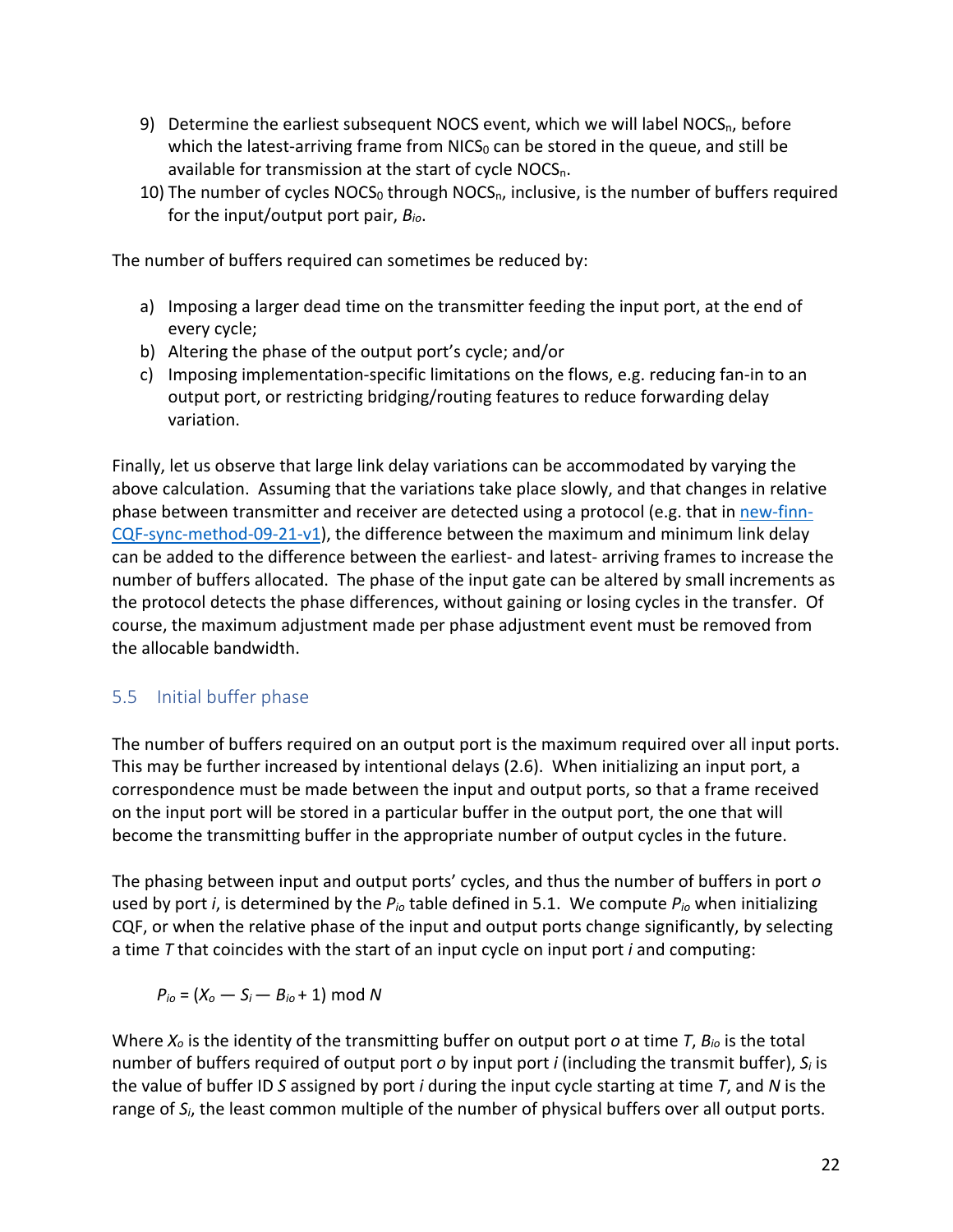# 5.6 Externally-visible Multi-CQF managed objects and protocol items

The following list includes both objects of interest to a network manager, and information elements that might be exchanged using a link-local protocol. Most items could be carried in a protocol as a check on proper configuration of adjacent ports, with varying degrees of utility for different items. Some items can only be computed by one system, and must also be known to the adjacent system. It is for further study what protocols would be used for such information transfers, or and/or whether the transfers are best accomplished using network management.

#### 5.6.1 Cycle and priority structure managed objects

For each output port and each input port, separately, we have:

- a) The cycle time of the slowest CQF priority value.
- b) The priority value of the slowest CQF cycle.

For each priority level running Multi-CQF on an input port or an output port (separately), we have:

- c) The layer 2 priority value
- d) The number of cycles at this priority level contained within one next-lower priority value cycle.

There are other, equivalent, ways to formulate this same information. We can divorce layer 2 priority code point from importance, for example.

These parameters are not expected to change over the lifetime of a data stream. A system would not be expected to obtain this configuration information from a neighbor through a CQFspecific protocol, though exchanging this information could be done to discover of configuration errors.

#### 5.6.2 Cycle phase managed objects

For each output port and input port, separately, we have:

a) The start time of the slowest Multi-CQF cycle, in terms of the system clock.

This variable establishes the phase of the input or output cycle (NICS and NOCS, see 5.4). Typically, this variable would be managed the network administrator for output ports. For time-synchronized systems, it can be administered for input ports, as well. Alternatively, the input phase can be determined dynamically, and be read by the network administrator. Because it is in terms of the system clock, it is of no interest to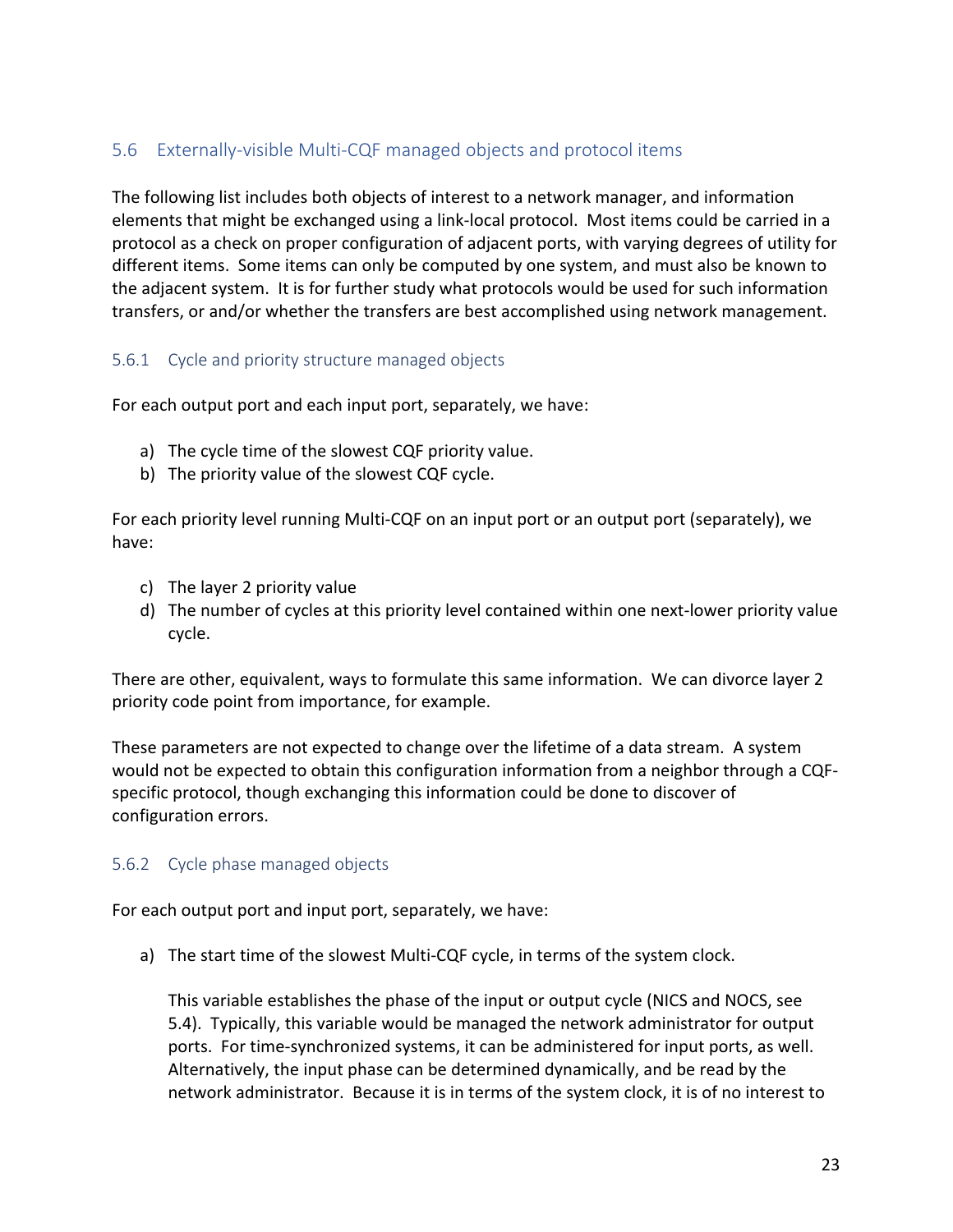neighboring systems except, perhaps, as a configuration error check for timesynchronized networks.

#### 5.6.3 Cycle variation information

For each output port only, we have:

- a) The largest offset from the nominal (system clock) NOCS event to the actual cycle start time, in the negative (actual earlier than NOCS) direction.
- b) The largest offset from the nominal (system clock) NOCS event to the actual cycle start time, in the positive (actual later than NOCS) direction.

There are other ways to express the information in these two items. These values must be known to the connected input port in order for that system to compute its buffer and dead time requirements (cycleOutMaxEarly, cycleOutMaxLate in 5.2). This information transfer could be accomplished by means of a protocol, managed objects, or by restrictions on implementations.

### 5.6.4 Dead time / bandwidth balance information

There remains the balancing of conflicting goals between dead the percentage of a cycle that is available to transmit critical data streams, and the number of buffers required on the output port. Increasing the dead time can reduce the number of buffers required, and thus the end-toend latency of a data stream, as described in 5.4. There are, at the very least, the following ways to make this decision:

- 1) Configure the output cycle phase and number of buffers to use for all bridges, in order to establish a constant per-hop delay in a network with short links. Let each system compute the dead time on each input port required to make this work, and the bandwidth available for allocation. Convey the required dead time either by protocol or by management to the transmitters, and the available bandwidth to the admission control system.
- 2) Configure the output cycle phase on all bridges. Configure minimum and maximum allocable bandwidth values for each CQF priority level. Let each system compute the minimum number of buffers required to meet the minimum bandwidth value, taking advantage of the maximum bandwidth value to compute a dead time value that minimizes the number of buffers required. This would be useful in a network with very long links. Convey the resultant dead time to the transmitter via protocol, and the resultant allocable bandwidth to the admission control system.
- 3) Using data sheet information, configure all parameters via network management. Adjust the output port cycle phasing to optimize the delay for certain specific streams.

Given that context, the following items are required by Multi-CQF: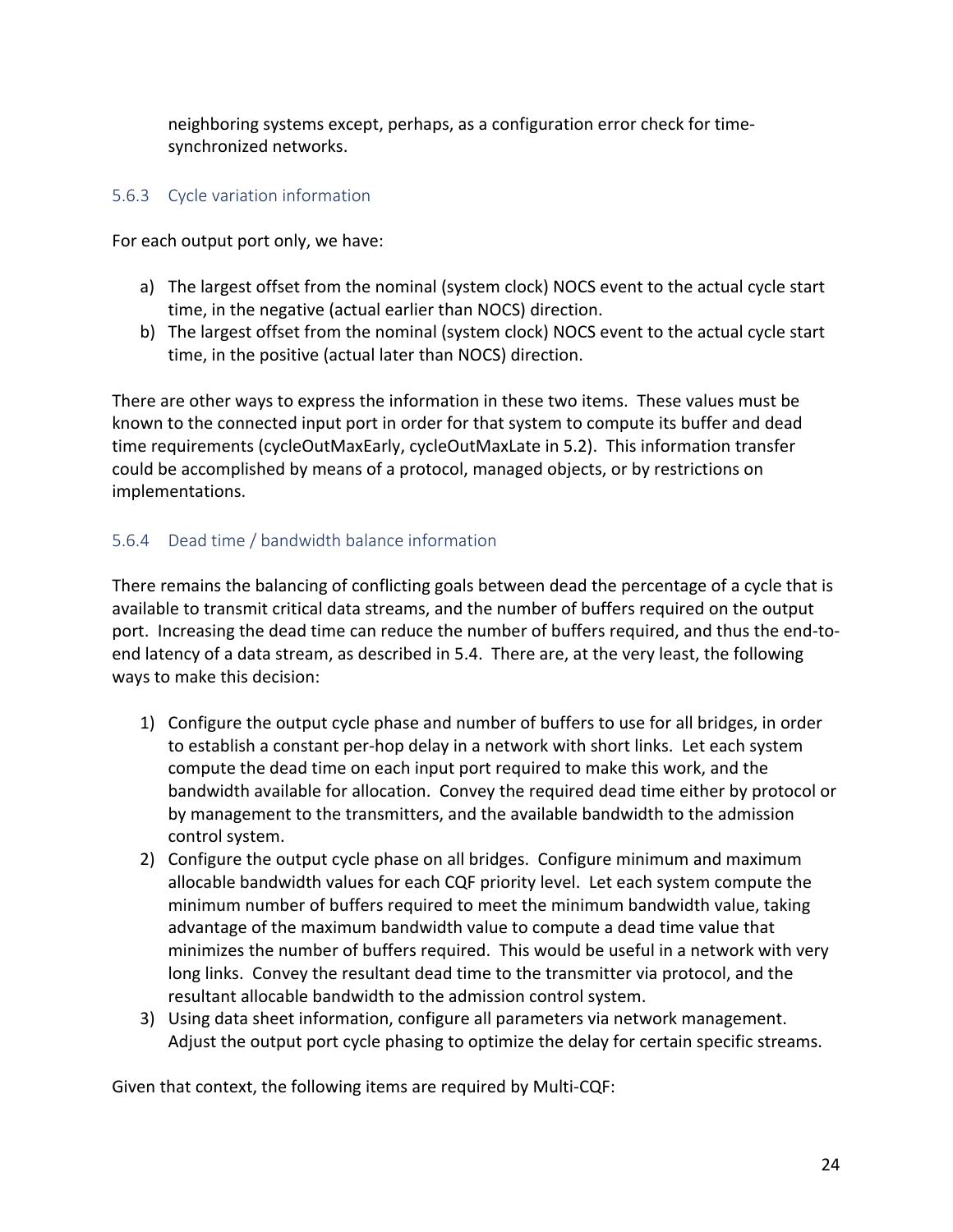a) Per input port, per priority level, the total dead time that must be provided by the adjacent transmitter at the end of each transmit cycle.

There is a component of this dead time computed in this section, as well as one computed in item (5) of 5.4. The sum of these must be known to the adjacent transmitting port.

b) Per output port, per priority level, the total dead time that is to be provided at the end of each transmit cycle.

This can be configured, obtained from the adjacent input node, or be a maximum of these values.

c) The allocable bandwidth for this input port and priority level.

This has three components, the minimum of the allocable bandwidth over all output ports reachable from this input port (in the input port's own system), any limitations imposed by the input port implementation, and any maximum imposed by management. Whether this is computed by, received by, or even known by the output port, or whether allocable bandwidth is the concern only of the admission control system, is an open question.

d) The allocable bandwidth for this output port and priority level.

This can be configured, computed from the adjacent input node's requirements, or be a minimum of these values. . Whether this is computed by, received by, or even known by the output port, or whether allocable bandwidth is the concern only of the admission control system, is an open question.

# 6 Other issues

### 6.1 Frame size problem

The above discussion has largely assumed that each stream consists of frames of a uniform size, equal to the stream's maximum frame size. Of course, this is not always true.

The advantage of uniform frame size is that, in the ideal case, one can allocate a stream one frame per cycle, and choose the cycle time and/or the stream's bandwidth reservation so that there is no wasted bandwidth. Similarly, if we imagine that a stream alternates frames of 4000 bit times and 800 bit times, we can allocate 4800 bit times per  $T_c$  and still get perfect results.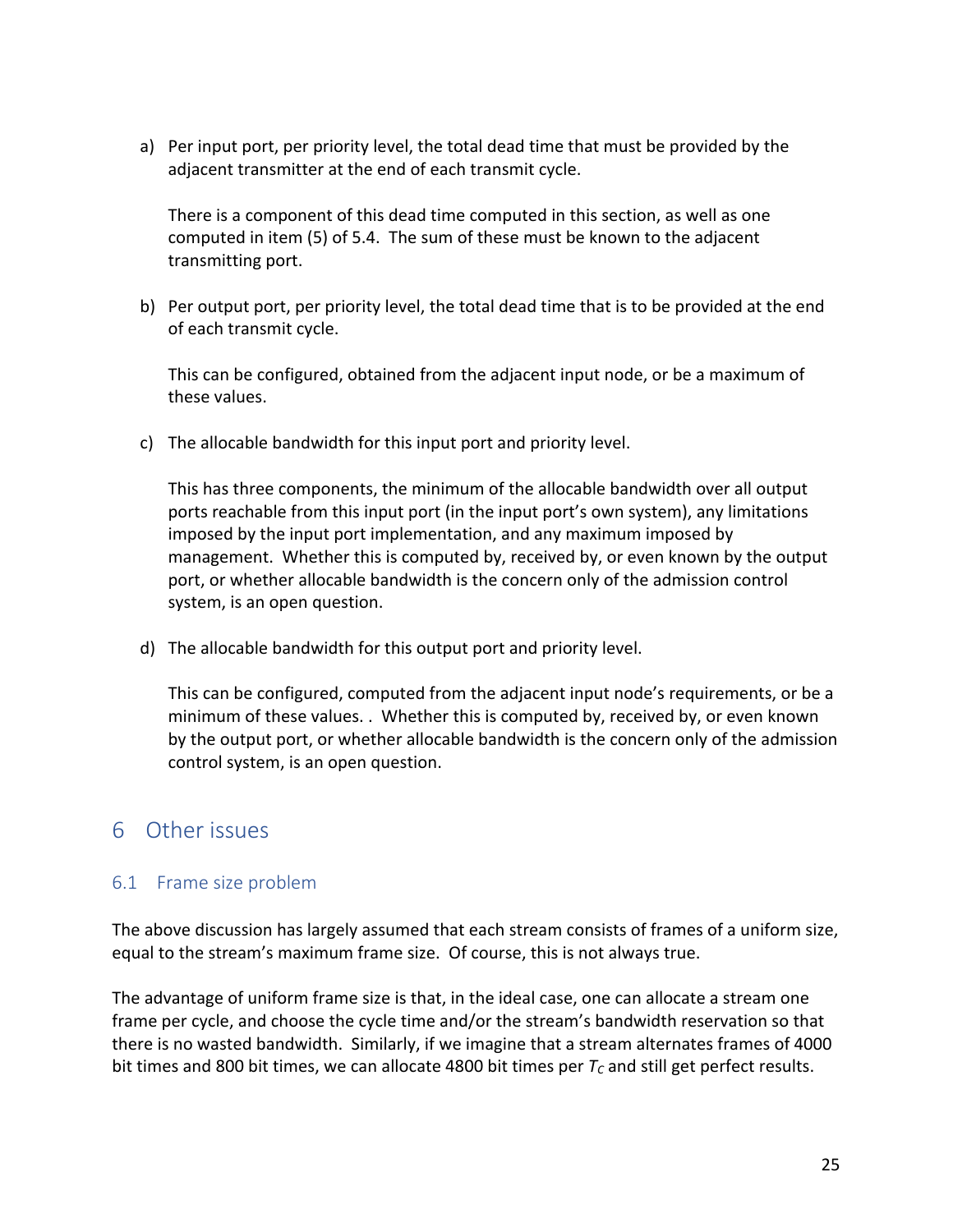But, in a service provider situation where we are allocating a certain bandwidth per customer, but the frame sizes are essentially random, things are not so simple. Let us suppose that the maximum frame for a stream is 13000 bit times, which is approximately equal to a maximumlength Ethernet frame, and that the cycle time  $T_c = 100 \mu s$ . 13000/100 $\mu s = 130$  Mbits/s. But, allocating a bandwidth of 13000 bits/ $T_c$  will not give the stream 130 Mb/s. In the worst case, one 13000 bit frame followed by one minimum-length frame = 672 bits, the stream gets  $(13000+672)/(200 \text{ \mu s}) = 68.36 \text{ Mb/s}.$ 

We could overprovision the stream by a factor of almost 2, keep the same  $T_c$ , and get minimal latency. However, we could also assign the stream to a longer  $T_c$ . In the worst case, there are (13000–8) wasted bits in each cycle. Therefore, we can guarantee 130 Mb/s using a cycle time of 500µs by provisioning (5\*13000 + 13000 – 8)/(5\*100µs), or 156 Mb/s, which is a 20% overprovisioning, rather than a 90% overprovisioning, at the cost of five times the per-hop latency.

This overprovisioning/latency tradeoff is only needed for streams that have variable frame sizes, such as service provider streams. But, for those streams, the lengths of the links may be a larger source of latency than the queuing delays, so the situation may not be so bad. Also, any unused bandwidth is available to non-TSN data, so overprovisioning may not be a serious concern.

In some use cases, it would be useful to "bundle" frames. That is, combine and or split frames to form constant-sized transmission units perfectly suited to particular multi-CQF cycle time. We will not expand upon this idea, here.

# 6.2 Tailored bandwidth offerings

In a service provider environment, overprovisioning can also be improved by offering the customer only a specific set of choices for a bandwidth contract, corresponding to the values of  $T_c$  implemented in the provider's network. This way, the overprovisioning required for meeting an arbitrary distribution of requirements using a small set of  $T_c$  values is eliminated. (Or, at least, shifted to the customer's shoulders.)

# 6.3 Overprovisioning is not always bad

Overprovisioning the bandwidth (allocating more of  $T_A$  than is necessary) is not always a bad thing:

a. Allocating a stream to a higher priority (smaller  $T_c$ ) than it needs reduces its worst-case latency. This may be necessary to meet a stream's end-to-end latency requirement. That is, one can overprovision the frame rate in order to obtain a reduced latency. The unused bandwidth is still available for best-effort traffic. Not all TSN transmission selection schemes have this feature.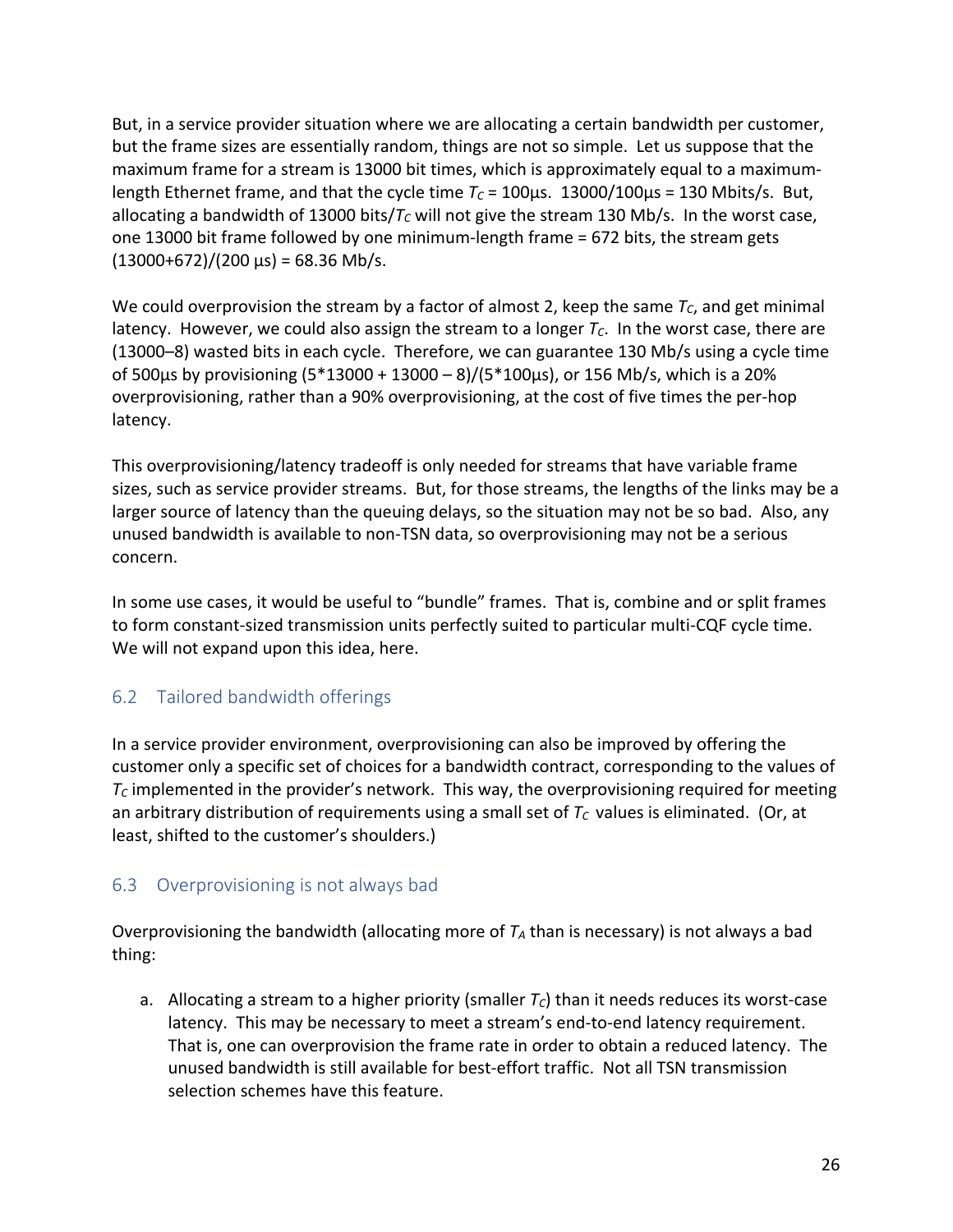b. If the total bandwidth required by critical streams is relatively low, using faster-thannecessary  $T_c$  values will both improve latency and reduce buffer requirements in the network. The allocated-but-unused bandwidth is still available to best-effort traffic, and thus may be of no consequence.

### 6.4 CQF and credit-based shaper

Looking at Figure 3, we see that, once the major cycle at priority level 4 begins transmitting, the best-effort traffic is interrupted until all of the CQF level 4 data is transmitted. At some point, as the amount of traffic in a very slow CQF cycle increases, the burstiness of the best-effort transmission opportunities could, in theory, become a problem. This can be mitigated by applying a credit-based shaper function to the slowest multi-CQF cycle(s). However, the parameters of this shaper must be adjusted as the load on the slow CQF cycle(s) changes, because a bridge must *always* finish transmitting all of the data in a CQF buffer. Thus, adding a credit-based shaper would detract from the most-significant advantage of multi-CQF—its freedom from requiring reconfiguring a bridge each time a flow is added.

### 6.5 Fundamental CQF pros and cons

The obvious downside of CQF is that it requires clock frequency synchronization and per-port time-based gating. On the other hand, CQF requires no per-stream per-hop active state machines. A new stream can be provisioned by a network controller without any interaction between the network controller and any of the network's relay systems, except for configuring one system for ingress policing/conditioning. Furthermore, calculation of the worst-case endto-end latency is trivial, and the calculation made for one allocated stream is never affected by any other allocations or deallocations.

# 7 Paternoster and multi-CQF

There are several cases where Mick Seaman's Paternoster algorithm greatly aids multi-CQF operations. This algorithm is described in cr-seaman-paternoster-policing-scheduling-0519-v04. We can characterize it, for the purposes of the present document, as providing a counter state machine for each stream that allows a stream to store no more than its contracted amount of data per cycle into any given CQF buffer. Frames above that limit are stored in subsequent buffers, up to the maximum amount of buffer space allowed that stream, whereupon excess data is discarded.

### 7.1 Ingress conditioning

A reserved stream entering a bridge from a correctly-behaving bridge or end station that runs CQF at the same cycle time as the receiving bridge needs no examination beyond being forwarding to the correct port(s). However, a multi-CQF bridge could receive input from a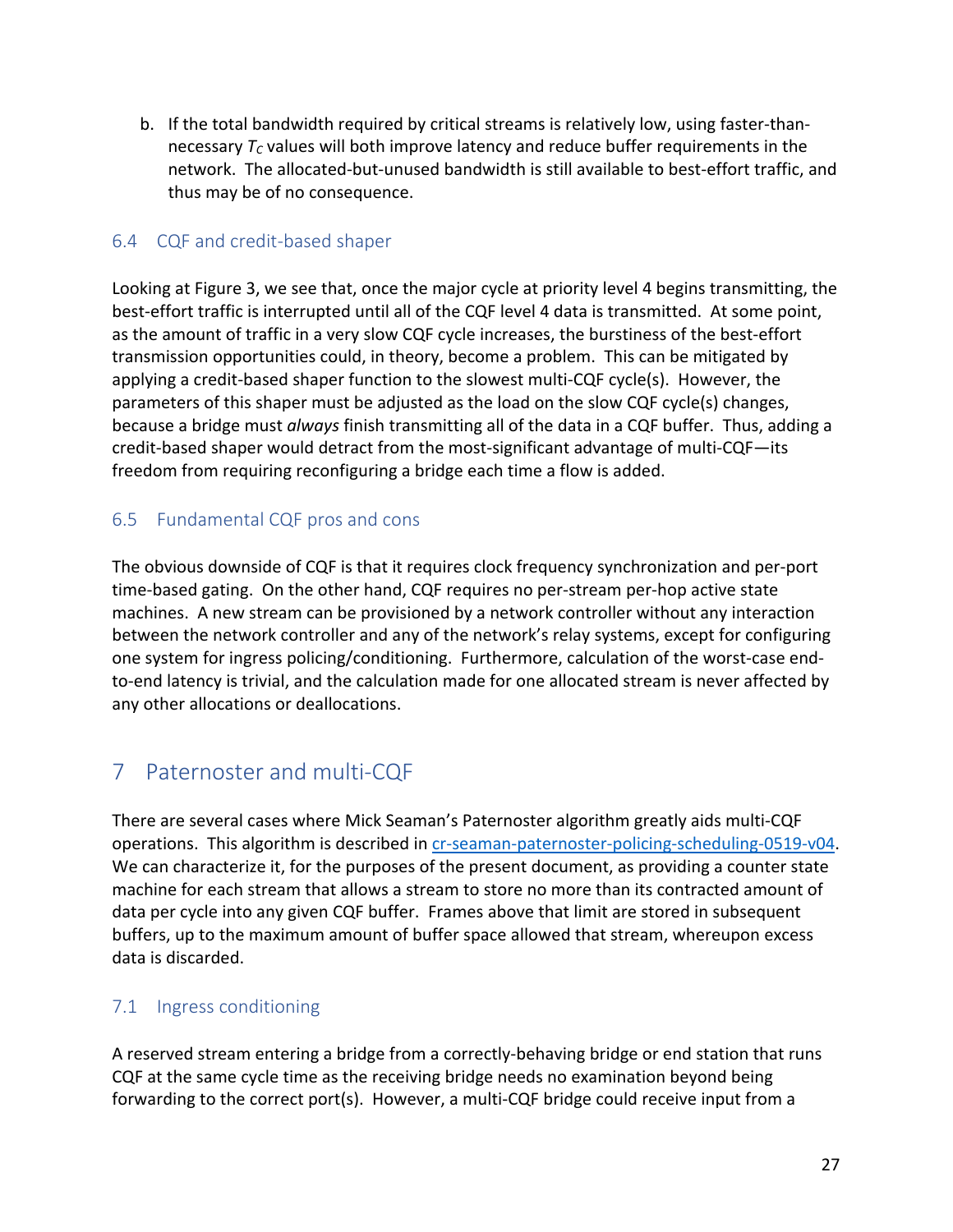bridge, a talker, a router, or any other device that uses some deterministic algorithm(s) to condition its critical streams, but uses an algorithm other than CQF. We assume that reservations (contracts) for these streams can be translated into CQF terms, with perhaps some overprovisioning required. Long term, the data adheres to the contract. But, for any given input window, an excessive number of bits can be received for a particular stream. We would like to accommodate such input.

The paternoster algorithm makes this possible. A bridge uses the same buffer structure and output methods described in the preceding sections, but instead of obtaining the buffer selector *S* from the time of receipt of the input frame, as described in 5.1, it uses a state machine dedicated to each non-CQF stream, running the paternoster algorithm, to determine the buffer selector.

More specifically, a stream's frames are stored in the buffer that is next to be output until either a) that buffer is switched to become the output buffer, or b) storing a frame would exceed the number of transmission bit times allocated to that stream. In the latter case, the data is stored and counted in the next available buffer. If the number of buffers required exceeds a limit specific to the stream, the frame is discarded and an error condition is noted. A more detailed description of the algorithm is given in Seamans paper, and will not be given, here.

# 7.2 Paternoster Class of Service vs CQF Class of Service

A given output buffer can accept input from both CQF and paternoster streams, as long as they share the same cycle time; separate paternoster and CQF buffers or queues are not necessary. In addition, a paranoid network administrator could very well configure a paternoster shaper on every stream in a purely-CQF network, in order to guard against misbehaving bridges or talkers. That is, while paternoster can be thought of as separate algorithm from CQF, it can slow be thought of as a protection mechanism for CQF that can be employed as need, and when employed everywhere, removes the restriction that bridges operate at exactly (or even, approximately) the same frequency.

This author would suggest that, in many networks, paternoster and CQF should be the same priority level. The choice between paternoster and CQF can be made on a bridge-by-bridge basis, and not be visible to the talker, the listener, or the user.

# 7.3 Changing cycle times

If a stream enters a bridge using a cycle time  $T_c$ , and is being transmitted on an output port with cycle time  $n^*T_c$ , then n successive input cycles can be deposited in the same output buffer with no problem, as long as the larger cycle time's dead time requirements are met. (This is not a trivial exception, as the larger cycle's dead time occurs at the end of the large cycle, and thus may take up much or even all of one small cycle.) Equivalently, the input port can be